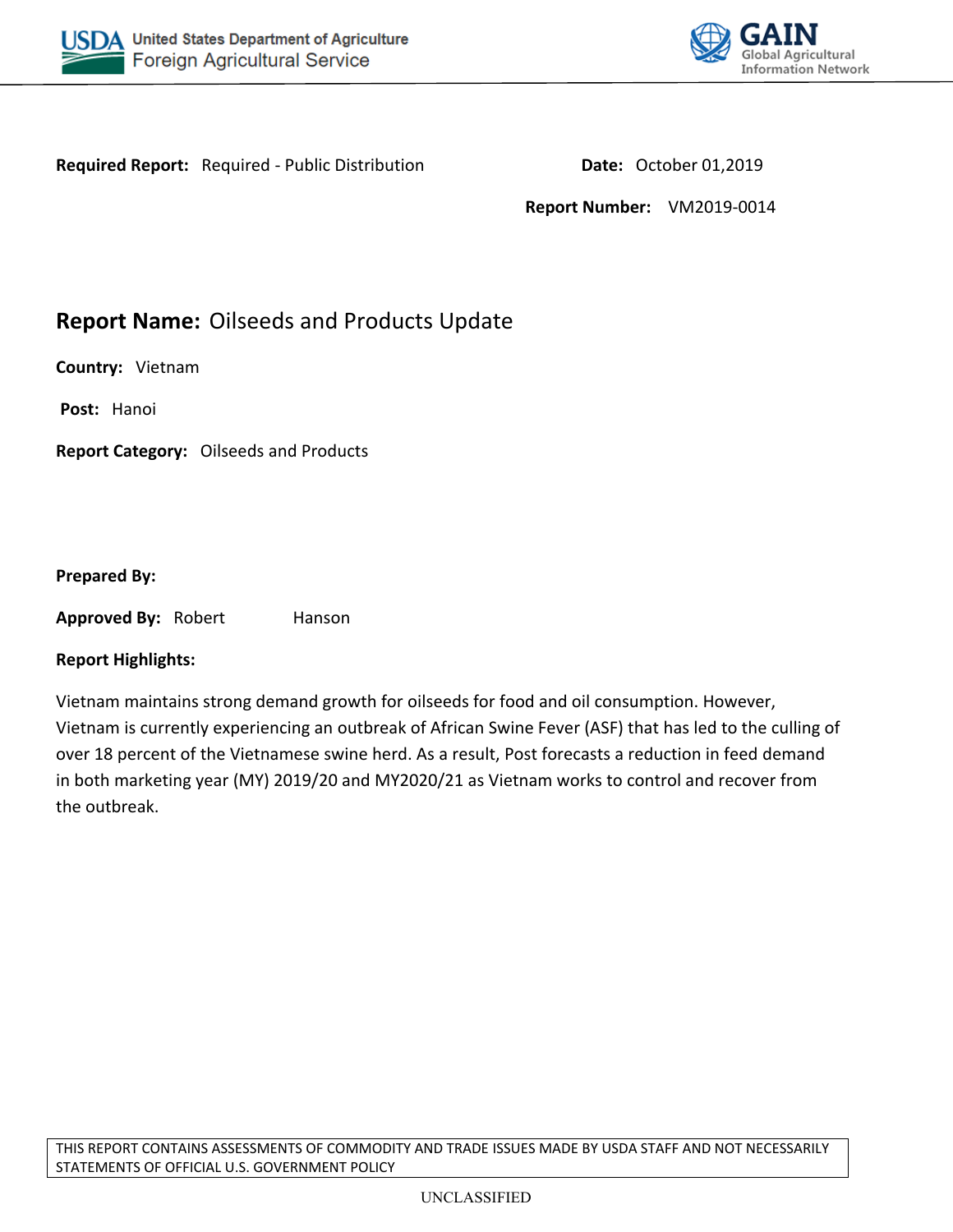# **Executive Summary**

As a result of the African Swine Fever (ASF) outbreak in Vietnam, there is a forecast reduction in feed demand for the swine sector for MY2019/20 and MY 2020/21. Soybean imports are forecast down in MY2019/20 to 1.8 million metric tons (MMT) with a slight increase to 1.85 MMT in MY2020/21. Soybean demand for food use is forecast to have a strong growth of 5 to 6 percent annually.

Soybean meal (SBM) feed consumption is projected to decrease to 5.4 MMT in MY2019/20 with a further decline to 5.3 MMT MY2020/21. MY2019/20 SBM imports are revised down to 4.8 MMT, with a decrease to 4.4 MMT in MY2020/21. The future contracts signed in late 2018 between importers and suppliers meant that importers could not significantly adjust for the impacts of ASF in MY2019/20.

Vietnam first detected ASF in early 2019 and since then the disease has spread to all 63 municipalities and provinces, with over five million pigs culled, accounting for about 18 percent of the entire swine herd. The lower swine feed demand can be partly covered by a growth in the poultry and aquaculture sector. For more information about ASF in Vietnam, please refer to GAIN report [VM9027.](https://gain.fas.usda.gov/Recent%20GAIN%20Publications/African%20Swine%20Fever%20in%20Vietnam_Hanoi_Vietnam_6-20-2019.pdf)

Vietnam soybean and peanut production has declined in recent years due to low yields and the continuing decline in growing area as farmers switch to more profitable crops, including fruits and vegetables. Bad weather, including drought, has caused lower production in MY2019/20.

Coconut production is projected to continue to increase slightly year on year. Production of copra, copra meal, and copra oil are negligible due to low domestic demand. There is higher demand for other processed coconut products, such as desiccated coconuts, coconut milk, and coconut milk powder.

Post forecasts that vegetable oil production will continue to increase in MY2019/20 and MY2020/21 to meet the increasing demand from the domestic markets. Vietnam continues to rely heavily on the import of vegetable oils, particularly palm oil.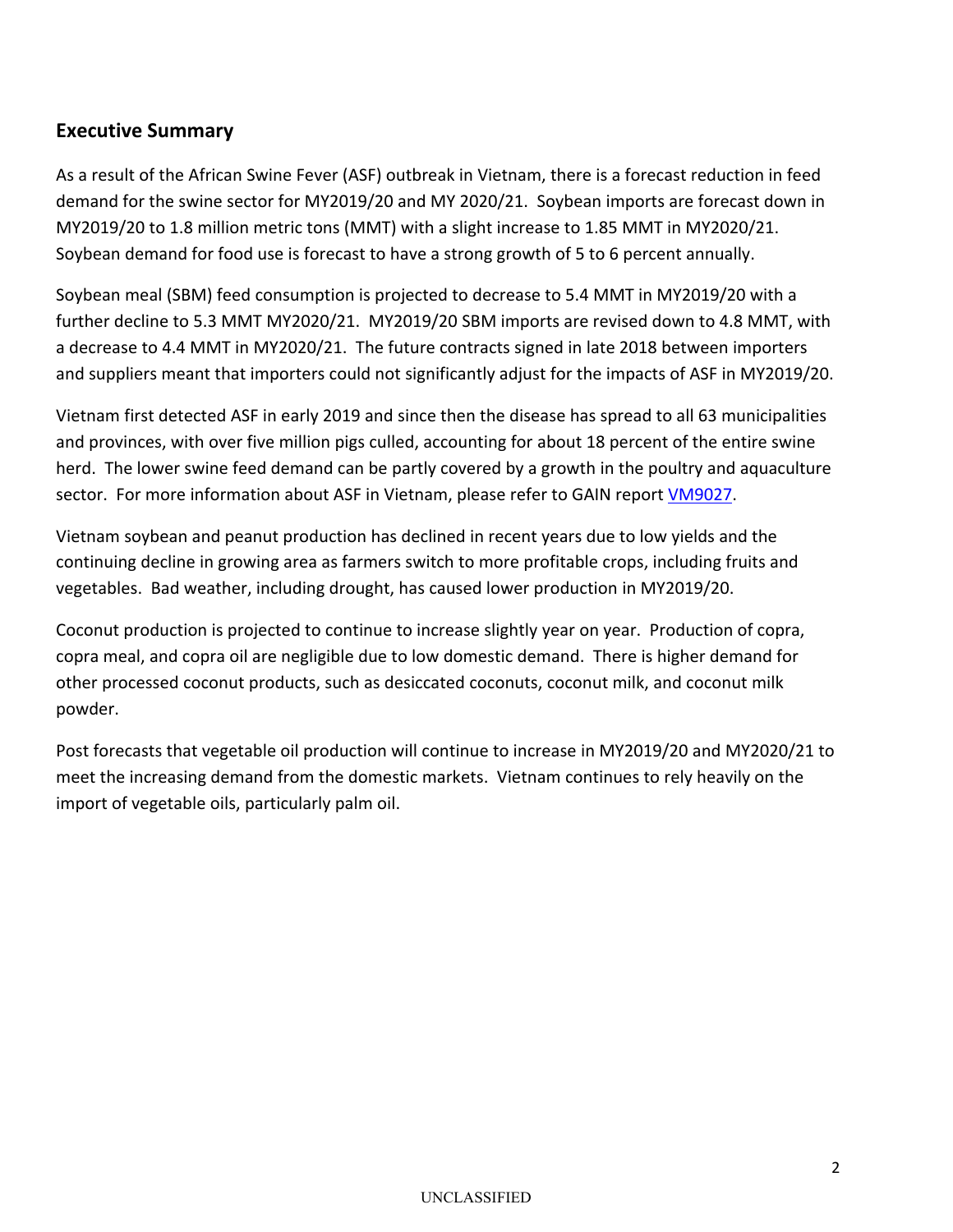# **OILSEEDS SITUATION AND OUTLOOK**

# **Soybean**

# **Production**

According to official data from the Vietnamese General Statistics Office (GSO), Vietnam's soybean planted area as of July 31, 2019, was 31.5 thousand hectares (THa), a decrease of three percent compared to the same period last year. The continuing decline in soybean growing area is a result of an overall trend of Vietnamese farmers switching to more profitable crops such as various fruits and vegetables. Post estimates that Vietnam's soybean production will continue to decline to 76 thousand metric tons (TMT) on a projected planted area of 50 THA in MY2019/20 and 72 TMT on a projected 47 THa in MY2020/21.

Vietnamese domestic soybean production accounted for approximately four percent of total soybean demand in 2018. With a low average yield of 1.52 MT per hectare, soybeans are not competitive economically with vegetable crops in the northern provinces and cash crops, including coffee, in the central highland provinces. Bad weather events, including drought, are also affecting farmers. In the summer of 2019, provinces in the central north and coastal south faced a drought that led to fresh water scarcity for irrigating crops including soybeans. Most of the local soybean production is for food processing including tofu, soymilk, soymilk powder, and soy sauces.

For information on biotech soybean cultivation in Vietnam, please refer to GAIN report [VM8051.](http://gain.fas.usda.gov/Recent%20GAIN%20Publications/Agricultural%20Biotechnology%20Annual_Hanoi_Vietnam_10-22-2018.pdf)

| <b>Total production (TMT)</b> | 146.4 | 124.3 | 101.7 | 80.8 | 76    | 72    |
|-------------------------------|-------|-------|-------|------|-------|-------|
| Crop yield (MT/ha)            | 1.45  | 1.47  | 1.49  |      |       | 1.52  |
| Crop area (thousand ha)       | 100.8 | 84.6  | 68.4  | 53.1 |       | 47    |
|                               | 2015  | 2016  | 2017  | 2018 | 2019* | 2020* |

## **Table 1: Soybean production**

*Source:General Statistics Office (GSO), Ministry of Agriculture and Rural Development (MARD), The data included inventory of winter crop in the North starting from October annually \*Post estimates*

## **Consumption**

## *Industrial crush*

Vietnam currently has two industrial soybean crushing facilities, one located in the south and a new facility just coming on-line in June 2019, in the north. Post forecasts the MY2019/20 soybean crush at 1.2 MMT, based on industry reports that the crushing facility located in the south will reduce crushing volume by seven percent, equivalent to 100 TMT. This is due to maintenance on one of their crushing lines. In the north the new crushing facility is still in a testing phase but has operational capacity of 7,000 to 10,000 MT a month.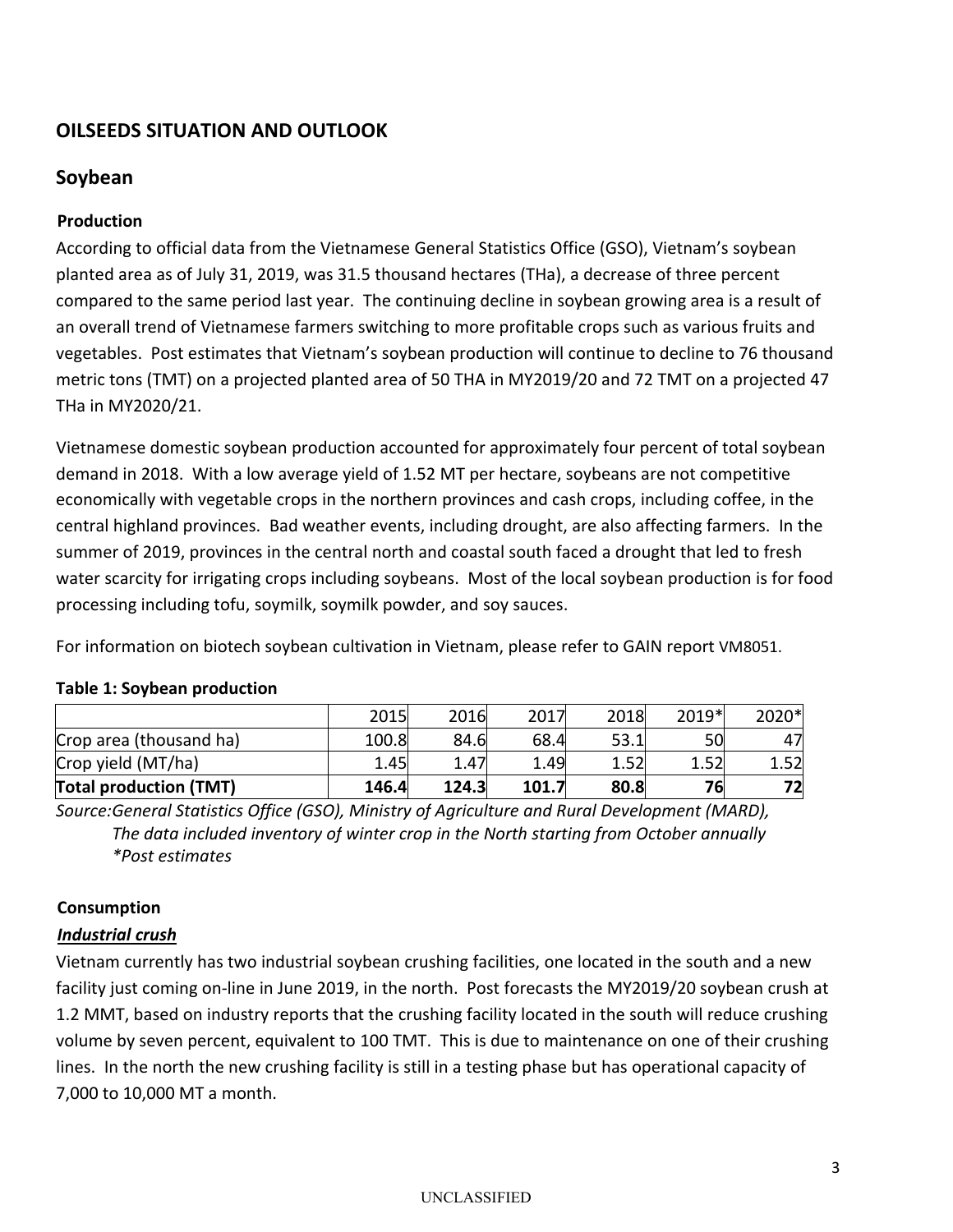Post estimates MY2020/21 soybean crush will increase to 1.3 MMT due to the annual soy-oil growth rate of six percent and an increase in crush volume from the new crushing facility. Industry sources are also anticipating better soybean meal profit margin in MY2020/21.

# *Food Use Consumption*

Food use consumption of soybean products including, soymilk, other drinks products, and tofu, continues to grow at a rate of about 5 to 6 percent per year annually. Post's MY2019/20 and MY2020/21 food use consumption estimates are 500 TMT and 525 TMT, respectively. U.S. soybeans have a strong advantage in food use categories compared to other sources, as U.S. soybeans are preferred for their flavor and color. Vietnam has several large soymilk producers including Vinasoy, VinaMilk, and NutiFood.

## **Trade**

#### *Imports*

During the first six months of MY2019/20 Vietnam switched from United States to Brazil as the major source of soybean imports. The United States fell to the second largest exporter with 30 percent of the market share, while Brazil gained a 63 percent market share. U.S. soybeans imports decreased 60 percent in the first six months of MY2019/20 as U.S. soybeans faced price competition from Brazil. U.S. exporters are also cautious about *Cirsium arvense* (Canadian Thistle) zero tolerance requirements. Vietnam soybean imports in the first six months of MY2019/20 are 716 TMT according to GTA.



*Source: GTA*

Post revises down soybean imports in MY2019/20 to 1.8 MMT, with a slight increase to 1.85 MMT in MY2020/21 due to the impacts of ASF on feed demand. Vietnam imports soybeans for crushing and food use. According to industry sources at the southern crushing plant, crush volume will remain flat

#### UNCLASSIFIED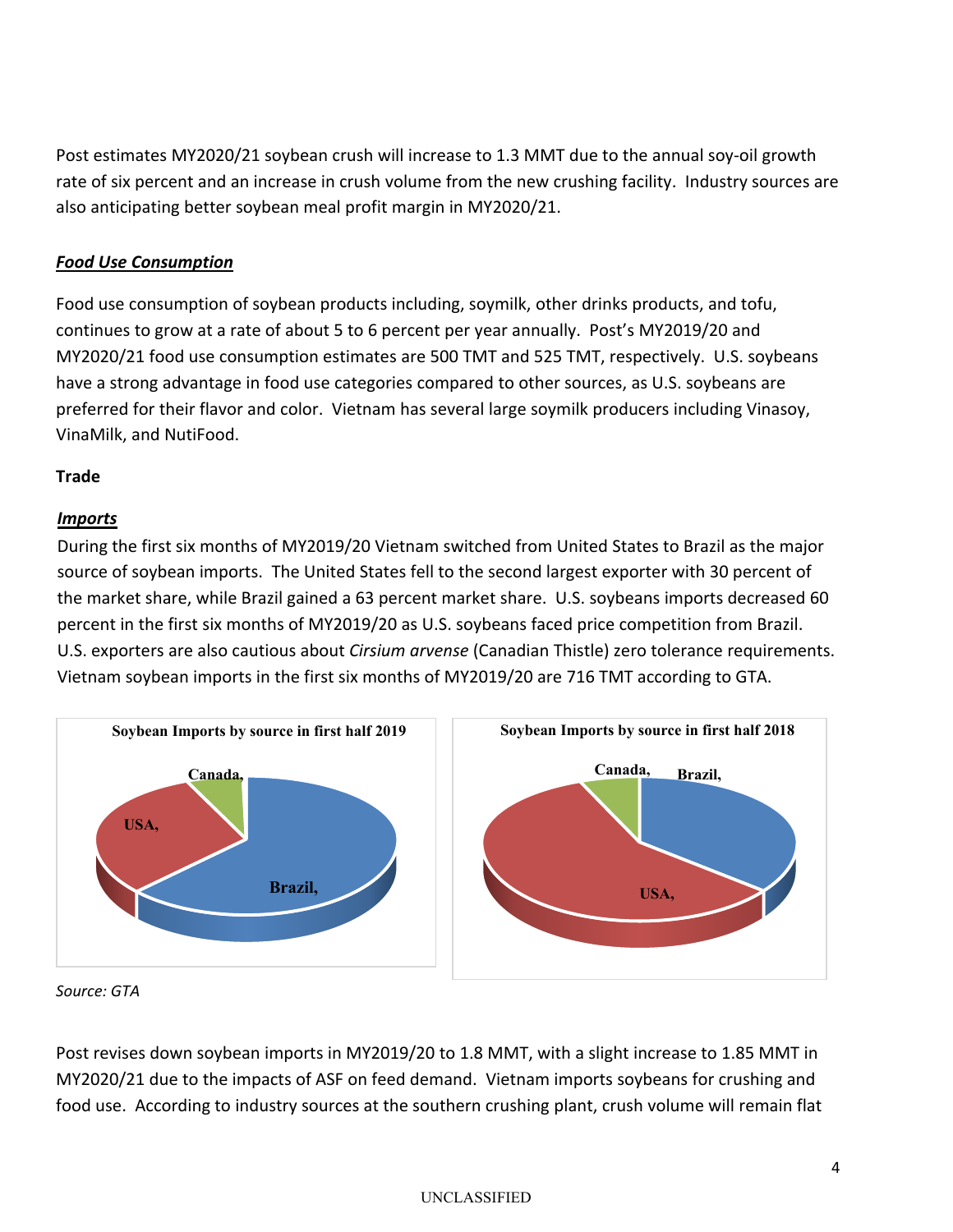in MY2020/21, due to the continued demand for soy oil. There is a steady annual increase in demand for soybeans for food use at 5 to 6 percent annually.

# **Policy**

On March 31, 2019, the Ministry of Agricultural and Rural Development's (MARD) Plant Protection Department's (PPD) announced a zero tolerance policy for soybean and wheat shipments containing the weed seed *Cirsium arvense.* This policy has created uncertainty for exporters, importers, and the Vietnamese feed and flour milling industries.

# **Peanuts**

## **Production**

# *Peanut production keeps declining in MY2019/20*

According to MARD, peanut cultivated area in first seven months of MY2019/20 is 150 THa, a drop of three percent in area from the previous year. The decline in peanut growing area is a result of Vietnamese farmers switching to more profitable crops such as fruits and vegetables for both the domestic and export markets. From April to late July 2019, the major peanut producing provinces in the central north and coastal south faced a drought that led to water scarcity for irrigation. Post estimates a reduction of five percent in peanut production in 2019 due to drought. The planted area in 2019 is forecast to decline to 176 THa.

Post estimates peanut production in Vietnam will be 445 TMT on a planted area of 180 THa in MY2020/21.

## **Table 2: Vietnam's Peanut Production**

|                                | 2015  | 2016  | 2017  | 2018  | 2019* | 2020* |
|--------------------------------|-------|-------|-------|-------|-------|-------|
| Crop area (Tha)                | 199.9 | 199.4 | 195.6 | 185.7 | 176   | 180   |
| Crop yield (MT/ha)             | 2.27  | 2.33  | 2.35  | 2.47  | 2.47  | 2.47  |
| Total peanut production**(TMT) | 454.1 | 463.6 | 459.6 | 458., | 435   | 445   |

*Source: GSO, MARD \*Post estimate \*\*in-shell basis*

## **Crush**

Peanut crushing occurs at household level for personal consumption of peanut oil. Quang Nam and Quang Ngai provinces in central Vietnam are the largest consumers of peanut oil for household cooking.

Post revises down estimates of peanut crush volume to 18 TMT in MY2019/20 and 20 TMT in MY2020/21 due to lower production.

#### UNCLASSIFIED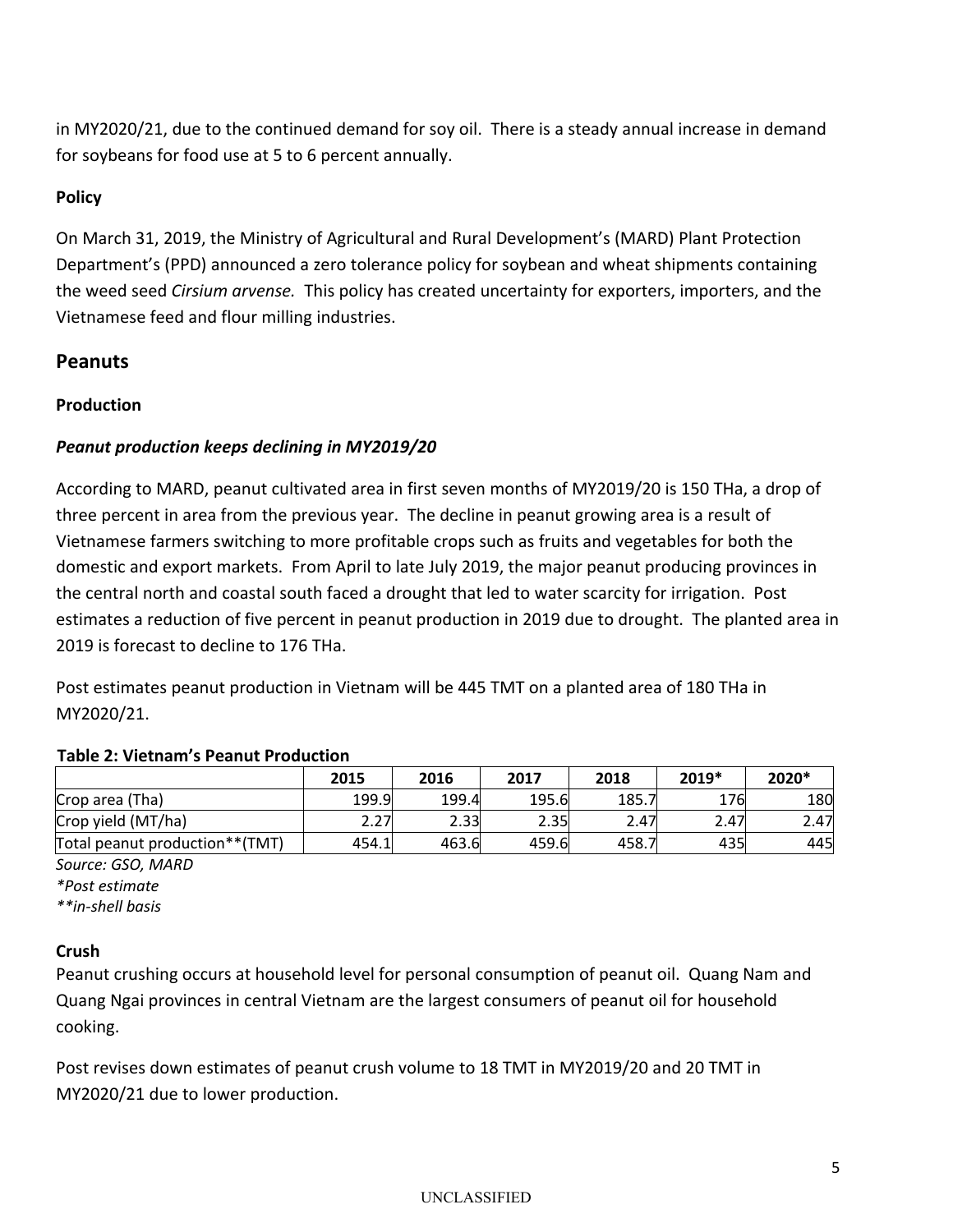# *Food Use Consumption*

Most locally produced and imported peanuts are consumed in the retail sales channels, food service, and food processing industry (especially in the snack industry) for both domestic consumption and export.

In-shell peanuts are available from street vendors in boiled and roasted forms, at "bia hoi" (fresh draft beer) restaurants, and in wet markets during harvest season. Small retail stores usually sell raw shelled peanuts in loose formats, while modern retailers, including supermarkets and hypermarkets, sell packaged raw shelled peanuts. Foodservice providers and food processors purchase peanuts in bulk.

# **Trade**

## *Imports*

# *MY2019/20 peanut imports are projected to increase due to anticipated decline in domestic production*

In first six months of 2019, India remained the largest peanut supplier to Vietnam with 53 percent of the market share. U.S. exports of peanuts to Vietnam reached 16 TMT, equivalent to 27 percent of the market share, with the United States as the second largest supplier. Local traders are looking for U.S. peanut suppliers because of the premium quality and competitive prices in MY2019/20.

Post revises down the MY2020/21 estimate to 165 MT to remain flat with MY 2019/20.

#### **Table 3: Vietnam's peanut imports, by HS Code**

| Year                                               | 2015    | 2016    | 2017    | 2018    | 2019 (Jan- |
|----------------------------------------------------|---------|---------|---------|---------|------------|
|                                                    |         |         |         |         | June)      |
| Total in-shell peanut imports (MT)                 |         |         |         |         |            |
| (HS code 120210 and 120241)                        | 12.216  | 38,725  | 3,025   | 1,953   | 6,414      |
| Total shelled peanut imports (MT) (in-shell basis) |         |         |         |         |            |
| (HS code 120220; 120242 and 200811)                | 167,318 | 302,200 | 194,139 | 108,459 | 53,096     |
| Total peanut seed import (MT in-shell Basis)       |         |         |         |         |            |
| (HS code 120230)                                   |         | 384     | 12.505  | 372     |            |
| Total peanut imports (in-shell basis) (MT)         | 179,534 | 339,441 | 209,669 | 110,784 | 59,150     |

*Source: GTA*

\*Note: Peanuts are in in-shell basis, including in-shell peanut (HS code 120210; 120241) and shelled peanuts (HS *code 120220; 120242 and 200811 – including peanut butter, but amount of peanut butter negligible), and peanut seeds with HS code 120230. Conversion rate from shelled peanut into in-shell peanuts: 1.33.*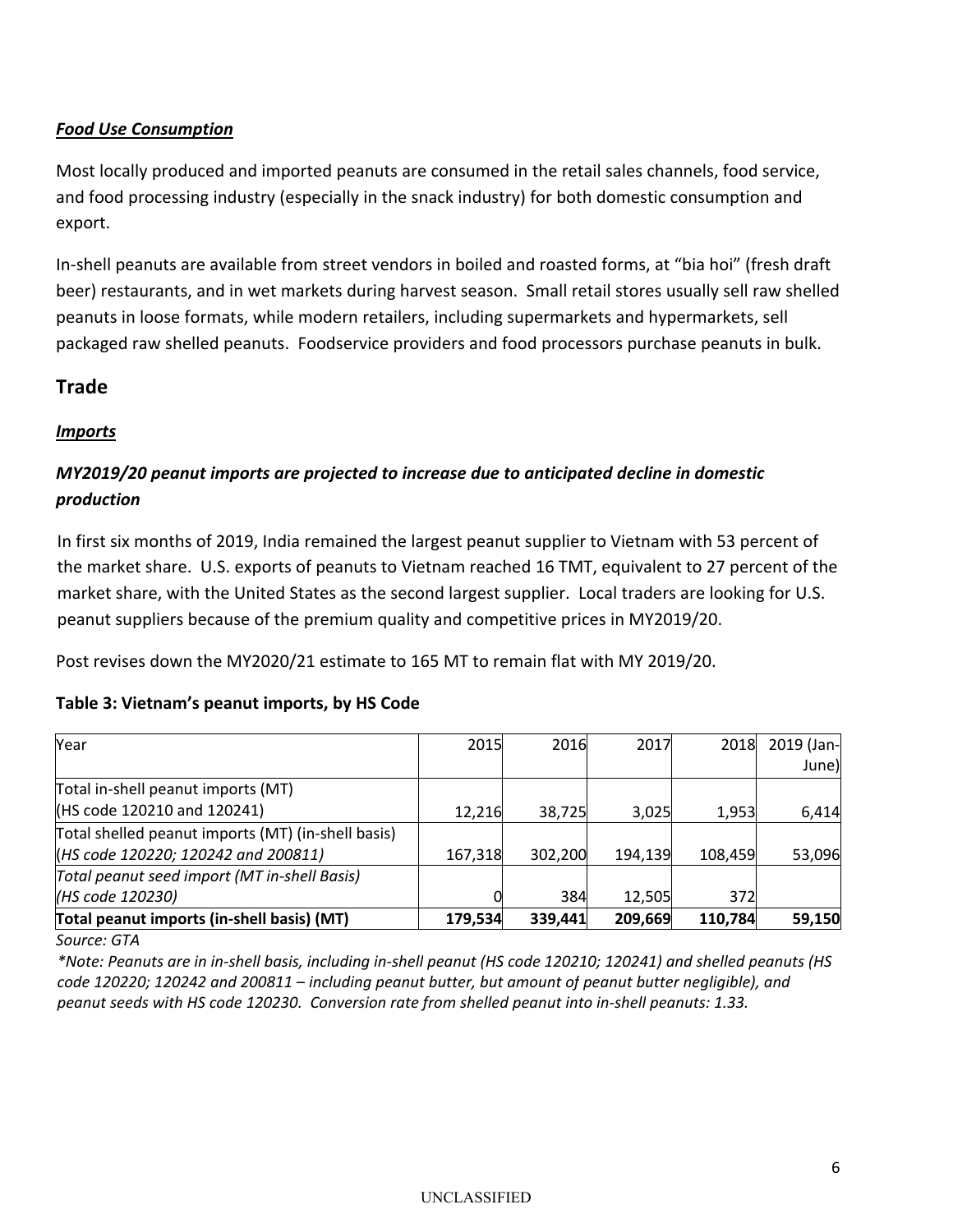## *Exports*

### *Peanut exports remain constant for MY2019/20 and MY2020/21*

Post forecasts peanut exports for both MY2019/20 and MY2020/21 at 7 TMT. Note that the data does not include Vietnam's border trade with China. Local traders reported that peanut transshipments to China are increasing due to China's high consumption demand and competitive global prices. Vietnam's main export markets are Taiwan and Russia.

| exports (MT)                         | 9,564 | 9,497 | 5,513 | 7,152           | 3,009               |
|--------------------------------------|-------|-------|-------|-----------------|---------------------|
| Total converted into in-shell peanut |       |       |       |                 |                     |
| (HS code 120230)                     | 20    |       |       | 10 <sup>1</sup> |                     |
| Peanut seed export (MT)              |       |       |       |                 |                     |
| 200811                               | 6,399 | 6,968 | 5,035 | 6,215           |                     |
| (HS code 120220; 120242 and          |       |       |       |                 | 2,830               |
| Shelled Peanut exports (MT)          |       |       |       |                 |                     |
| (HS code 120210 and 120241)          | 1,027 | 230   | 478   | 949             | 177                 |
| In-shell peanut exports (MT)         |       |       |       |                 |                     |
| Year                                 | 2015  | 2016  | 2017  |                 | 2018 2019 (Jan-Jun) |

#### **Table 4: Vietnam's peanut exports, by HS Code**

*Source: GTA*

*Note: Peanuts are on in-shell basis, including in-shell peanut (HS code 120210; 120241) and shelled peanuts (HS code 120220; 120242 and 200811 including peanut butter, but volume of peanut butter negligible), and peanut seeds with HS code 120230; Conversion rate from shelled peanut into in-shell peanuts: 1.33.*

## **Copra**

#### **Production**

Vietnam coconut production accounts for approximately 1.5 percent of total global production. The major coconut planting areas are located in the four provinces in Mekong River Delta; Tien Giang, Ben Tre, Vinh Long, and Tra Vinh, accounting for more than 70 percent of Vietnam's total coconut production. Ben Tre accounts for 42 percent of total coconut area in Vietnam, and is where the Ben Tre Coconut Association, a major producer association, and most of the local coconut processing enterprises are located. Vietnam does not have coconut farms, instead production happens on small family farms with about a half hectare of land. Coconut products with the highest demand for the domestic and export markets are desiccated coconut, coconut milk, coconut water, and coconut charcoal. According to the Ben Tre Coconut Association, harvested coconut area is 10 THa lower than planted area annually, as coconut trees take four to five years from planting to first harvest.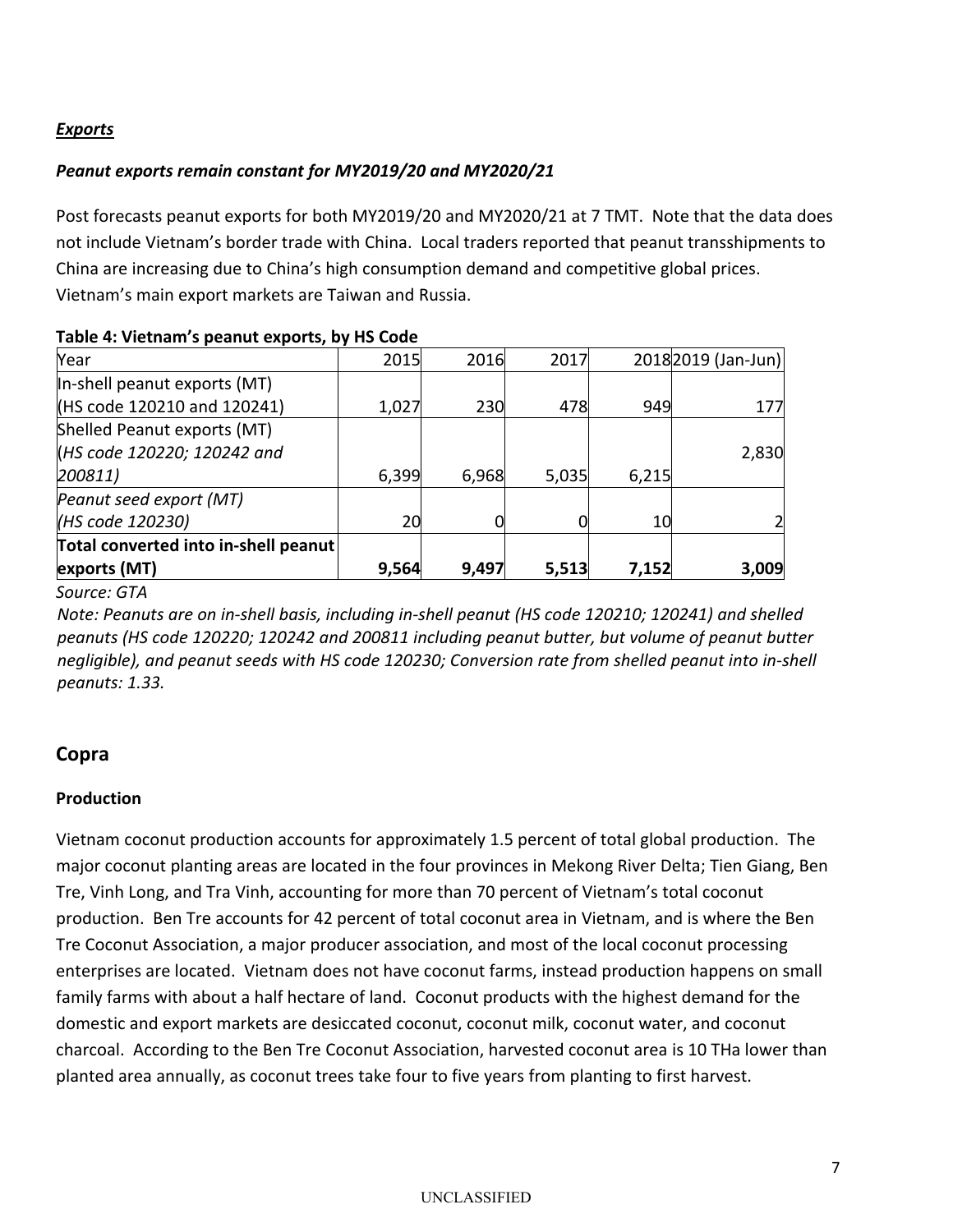Vietnam's copra production is a by-product of its coconut oil production. The estimated extraction rate from milling copra to coconut oil is 64 percent.

Post revises down the copra production estimate to 11 TMT for both MY2019/20 and MY2020/21. This is because the profit margin of coconut oil is not as high as other coconut products including, desiccated coconut and coconut milk. Coconut oil production is dependent on export market demand in the United States and Canadian processing industries. According to the Luong Quoi Coconut enterprise, there is not a plan to increase coconut oil exports at this time. Luong Quoi just completed an investment in Virgin coconut oil (VCO) production with cold extraction technology at 5,000 MT a year but is only operating at 50 percent of design capacity.

#### **Table 5: Coconut and copra production**

|                                                                | 2016   | 2017   | 2018   | 2019*  | 2020*  |
|----------------------------------------------------------------|--------|--------|--------|--------|--------|
| Coconut plantation area (thousand ha)                          | 165    | 169.7  | 172    | 170    | 172    |
| Coconut harvested area (thousand ha)                           |        |        |        | 160    | 162    |
| Average coconut yield (nuts/ha)                                | 8,917  | 8,835  | 8,982  | 9,149  | 9,200  |
| Coconut production (million nuts)                              | 1,471  | 1,499  | 1,545  | 1,464  | 1,490  |
| Coconut Oil production (MT)                                    | 8,260  | 8,264  | 9,000  | 7,000  | 7,000  |
| Milling Copra Consumption for coconut<br>oil crushing (MT) *** | 13,100 | 13,100 | 14,000 | 11,000 | 11,000 |
| <b>Total Estimated Copra Production</b><br>$(MT)$ ***          | 14,000 | 14,000 | 14,000 | 11,000 | 11,000 |

*Source: MARD, GSO, Ben Tre Coconut Association and Coconut Processing Companies* \**Post estimates*

*\*\*\* Estimated extraction rate is 64 percent.*

## **Consumption**

## *Crush*

In Vietnam, there are small-scale coconut/copra crushing plants with an annual capacity of 10 TMT of refined oil and 10 TMT of crude oil. These facilities are located in Ben Tre province. However, copra crush volume fluctuates depending on the coconut oil export market and the profit margin of other products. The main export markets for coconut products are the United States, Canada, and the European Union.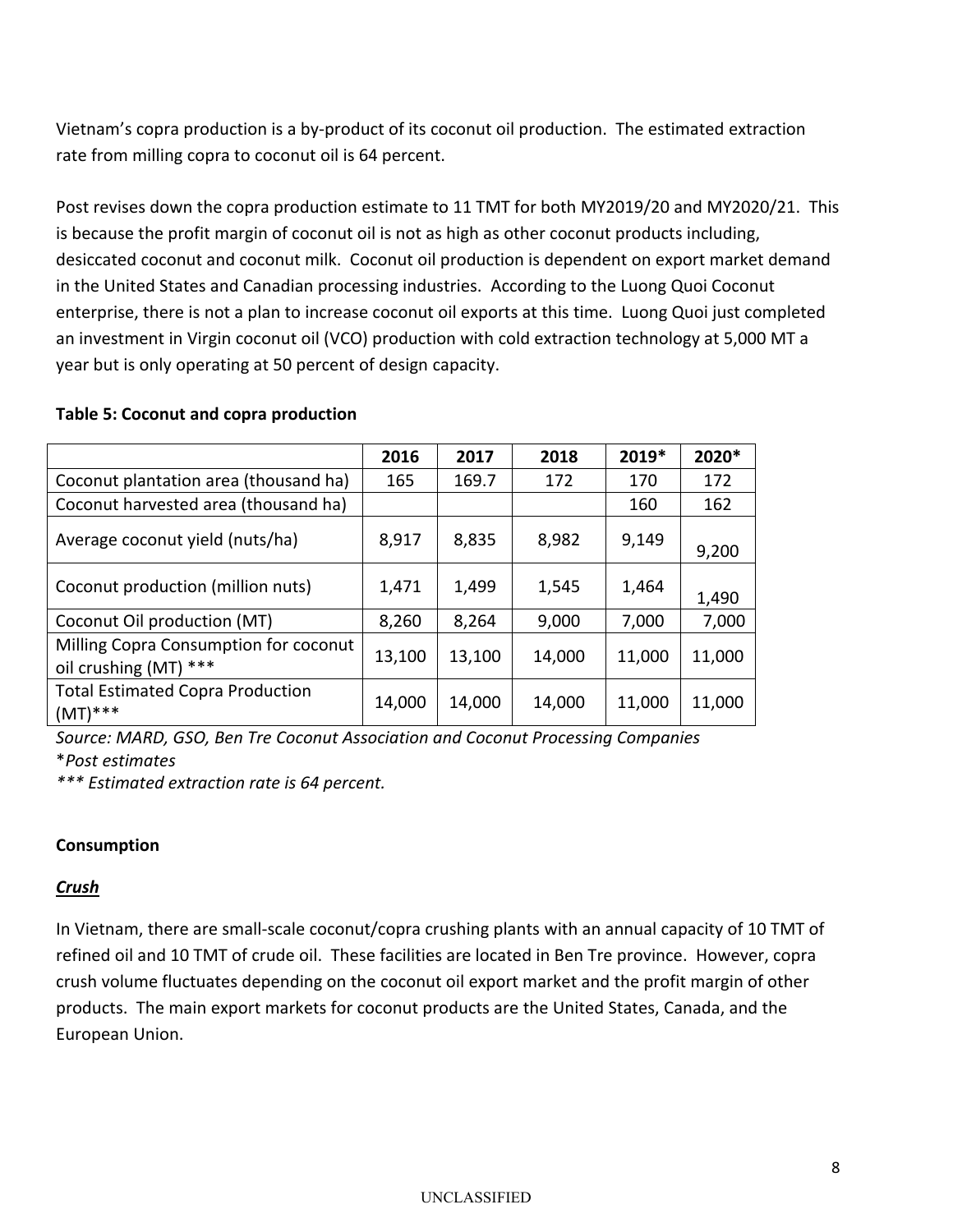## *Food Use Consumption*

Coconut products for food use include, fresh coconuts for immediate consumption and cooking, desiccated coconut, coconut milk, coconut milk powder, refined copra/coconut oil, and fresh coconut juice.

Crude coconut oil is used for industrial purposes including for cosmetics and soap, refined oil for cooking, and coconut fiber for cushioning and building materials. Coconut shells are used for activated charcoal and handicraft decorations for domestic and export markets.

#### **Trade**

Vietnam continues to import and export a negligible volume of copra while instead focusing on other coconut products. Coconut products that are exported include, desiccated coconut, coconuts in the inner shell, coconut milk, coconut fibers, and activated charcoal. In 2018, total exports of coconut products was \$224 million of which 46 percent was coconut milk, 24 percent desiccated coconut, 8.2 percent coconut juice, 9 percent from activated charcoal, and the rest from coconut oil, according to Ben Tre Coconut Association. In 2019, exports are forecasted to increase by 10 percent.

## **Rapeseed**

#### **Production**

There is no official data for rapeseed production in Vietnam. Rapeseed cultivation occurs mainly in the north mountainous provinces as part of the tourism industry. MARD also has a program called "One commune one product" (OCOP) that produces a limited volume of rapeseed. Post estimates the rapeseed cultivation area to remain constant at 1 thousand hectares for MY2019/20 and MY2020/21.

#### **Consumption**

Aside from the tourism industry, rapeseed is also used for oil extraction at the household scale. There is a plan to build a rapeseed crush facility in Yen Bai province but it has yet to start construction. Therefore, Post estimates very low rapeseed consumption in MY 2019/20 and MY2020/21.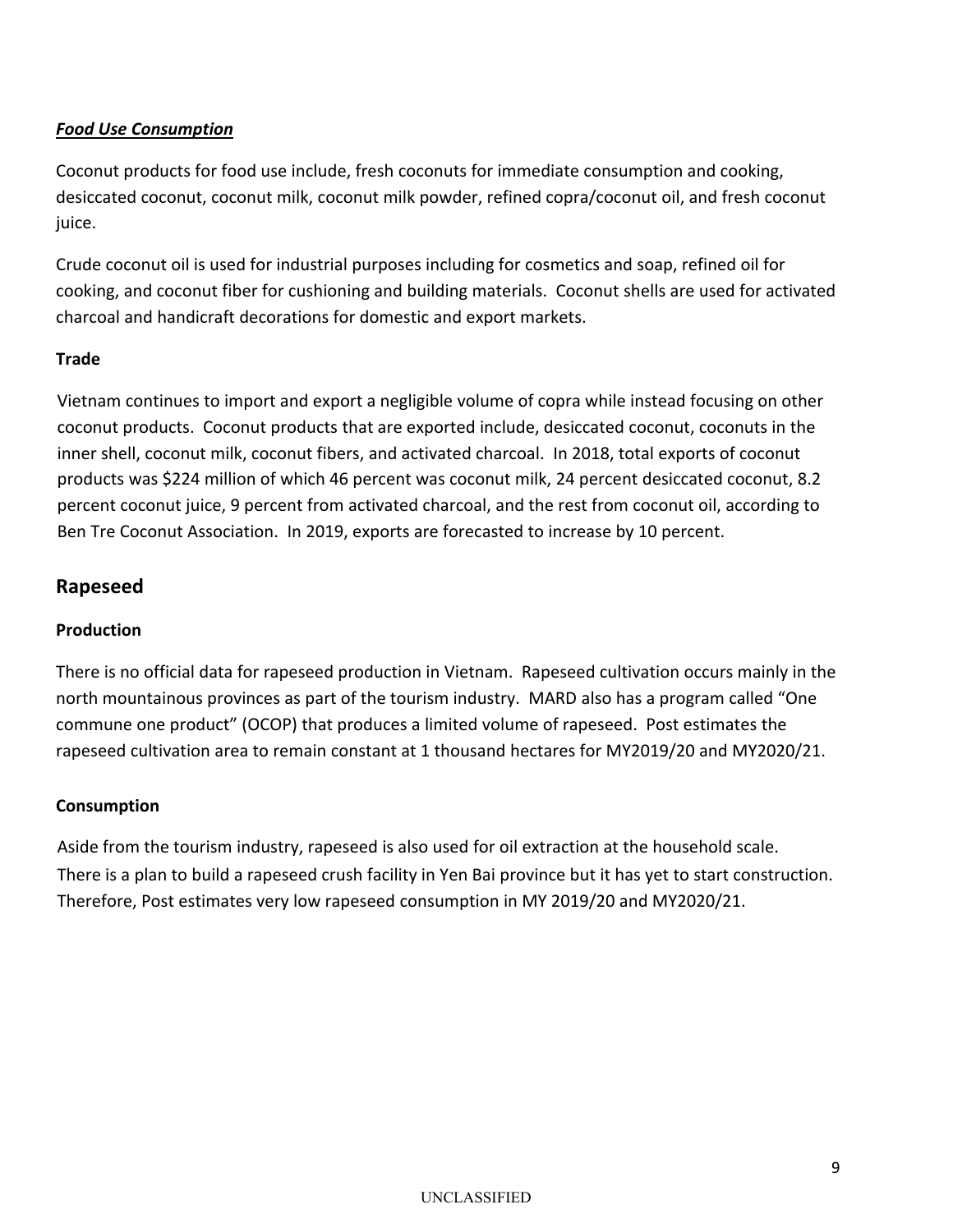# **MEALS SITUATION AND OUTLOOK**

# **Soybean Meal**

### **Production**

Post lowers SBM production in MY2019/20 to 960 TMT reflecting the output the domestic crushing facilities at 1.2 MMT. Post estimates a slight increase of SBM production to 1.04 MMT in MY2020/21.

#### **Table 6: Vietnam's soybean meal production**

|                                              | 2016 | 2017 | 2018 | 2019* | 2020* |
|----------------------------------------------|------|------|------|-------|-------|
| <b>Total local SBM production (TMT) from</b> |      |      |      |       |       |
| industrial crushing plants                   | 774  | 855  | 960  | 960   | L,040 |

*Source: Local Producers, \*Post estimates;*

#### **Feed Consumption**

#### **Table 7: Aggregates of proteins meals on a soybean meal equivalent (SME) basis** (unit TMT)

|               |         | Soy meal equivalent (SME) |         |
|---------------|---------|---------------------------|---------|
|               | 2018/19 | 2019/20                   | 2020/21 |
| Soybean Meal  | 5,800   | 5,400                     | 5,300   |
| Rapeseed Meal | 178     | 146                       | 135     |
| Copra Meal    | 50      | 25                        | 31      |
| Peanut Meal   | 9       | 9                         | 9       |
| Fish Meal     | 621     | 621                       | 621     |
| <b>TOTAL</b>  | 6,658   | 6,201                     | 6,096   |

## *Feed consumption decreases in MY 2019/20 due to impact of Africa Swine Fever (ASF)*

Vietnam first detected ASF in early 2019 and since then the disease has spread to all 63 municipalities and provinces, with over 5 million pigs culled, accounting for about 18 percent of the entire swine herd. Prior to the ASF outbreak, pork production accounted for the vast majority of the total feed demand of 30 MMT. The contraction of the pork industry due to ASF will negatively impact the growth in total feed production in Vietnam for the foreseeable future. Feed mills in the north, estimate around a 30-40 percent reduction of total feed production in MY2019/20. Feed mills in the south estimate around a 20 percent reduction in total feed production. However, there have been signs of swine re-population (though at a moderate pace) because the market is driven by the higher hog prices in the lead up to the Lunar New Year and the growing demand in China due to ASF and tariffs.

Additionally, poultry (including duck) production is expanding quickly due to ASF. According to the GSO, as of August 2019, poultry population has increased by 10 percent. The reduction in swine feed

#### UNCLASSIFIED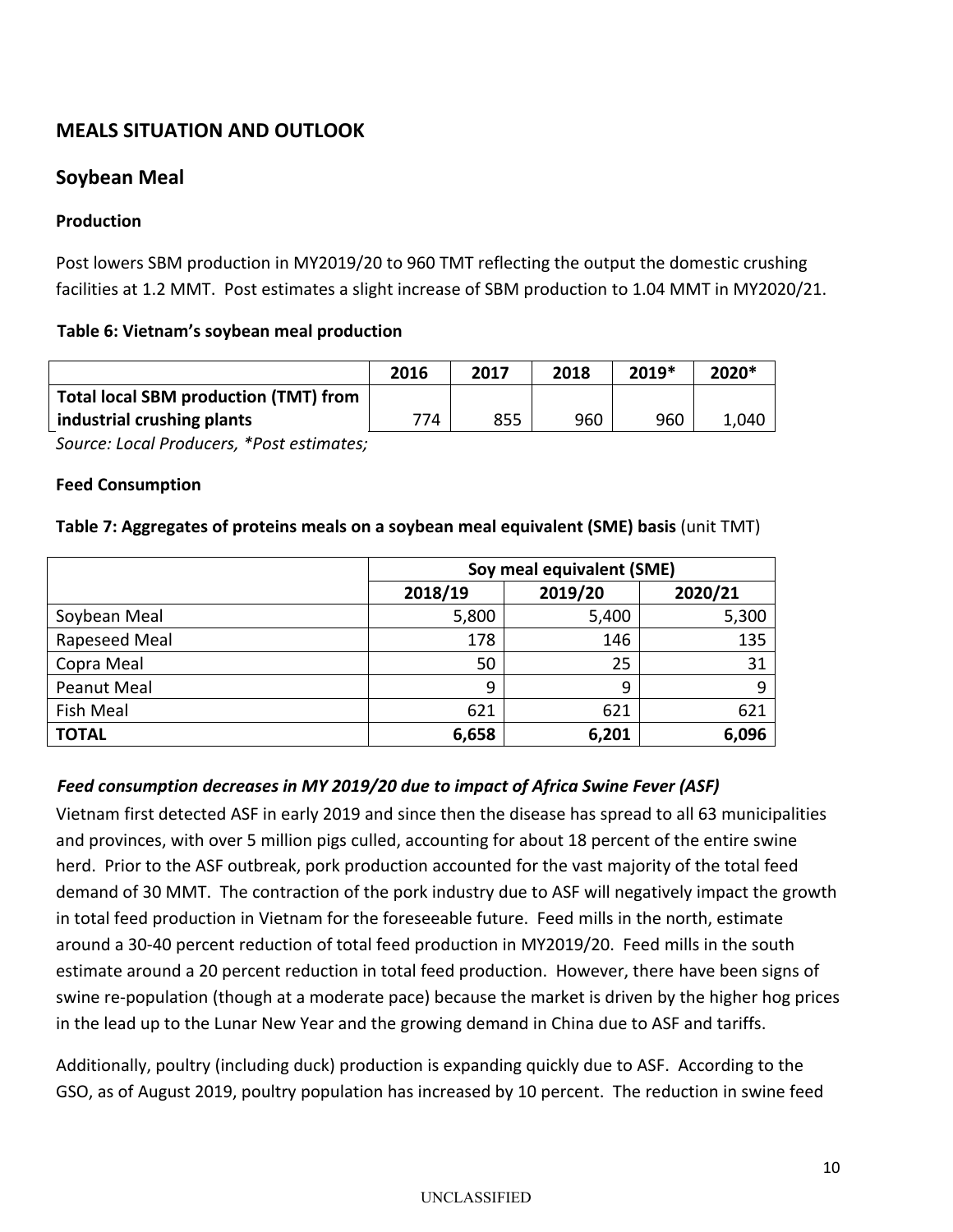demand can be partly covered by an increase in demand for poultry and aquaculture feed. Overall, ASF will lead to lower demand for animal feed in swine sector in MY2019/20. Post estimates Vietnam's total feed consumption for MY2019/20 down 5 percent compared to MY2018/2019.

The demand for SBM in MY2020/21 is dependent on how well Vietnam is able to control ASF and how quickly the swine sector can rebound. If Vietnam is able to control the outbreak and larger producers begin to repopulate the herd, SBM demand could remain strong. Currently the ASF outbreak continues to grow, so larger producers will most likely wait to repopulate to ensure that the risk of disease spread is reduced. Investment costs are very high and there is a shortage sows and piglets. Furthermore, producers need to invest in costly new bio-secure measures to reduce the risk of future outbreaks. A Chinese owned feed producer New Hope, recently completed the construction of a feed mill and pig farm in Binh Phuoc, in southern Vietnam. It plans to produce 300,000 pigs and 90 TMT of feed in 2020.

Post forecasts a reduction of SBM consumption for MY 2019/20 down to 5.4 MMT a nearly seven percent decrease compared to MY 2018/19. Total SBM consumption in MY2020/21 is forecast to further decrease to 5.3 MMT. Stocks are estimated to increase due to the lower demand.

For more information about ASF in Vietnam, please refer to GAIN report [VM9027.](https://gain.fas.usda.gov/Recent%20GAIN%20Publications/African%20Swine%20Fever%20in%20Vietnam_Hanoi_Vietnam_6-20-2019.pdf)

# **Trade**

## *Imports*

## *SBM imports are forecast to decrease in MY2020/21 in response to ASF*

During the first half of MY2019/20, imports of SBM increased by 23 percent compared to the same period in 2018, because of future contracts signed in late 2018 between importers and suppliers prior to the ASF outbreak. Argentina remains the largest supplier accounting for almost 80 percent of the SBM imports due to low prices. U.S. SBM exports to Vietnam decreased by 20 percent in the first half of the marketing year. Overall, Post forecasts a slight decline in SBM imports in MY2019/20 to 4.8 MMT.

Post estimates total SBM imports to continue to decrease in MY2020/21 to 4.4 MMT due to ASF.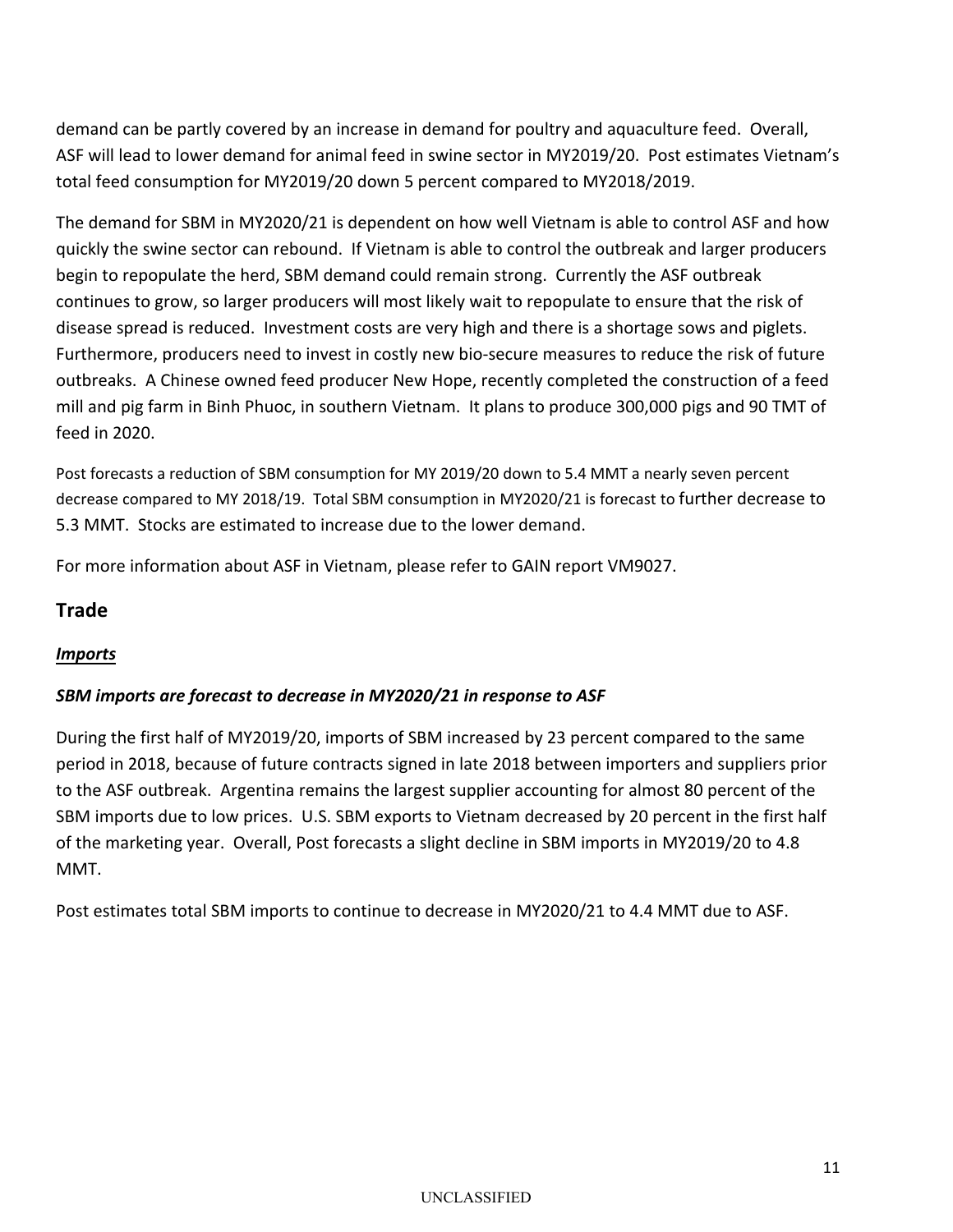|    |                 | 2015    | 2016    | 2017    | 2018  | 2019 (Jan-<br>Jun) |
|----|-----------------|---------|---------|---------|-------|--------------------|
|    | Total           | 4,583.8 | 5,110.0 | 4,945.2 | 4,846 | 2,786              |
|    | Argentina       | 3,195.2 | 4,292.6 | 4,026.7 | 2,850 | 2,231              |
|    | Brazil          | 677.5   | 264.5   | 339.8   | 1,055 | 300                |
| 3  | <b>USA</b>      | 319.2   | 211.4   | 440.4   | 763   | 247                |
| 4  | India           | 22.7    | 17.2    | 89.4    | 115   |                    |
| 5  | China           | 114.2   | 248.8   | 11.6    | 57    |                    |
| 15 | Other countries | 255     | 75.5    | 37.2    | 6     | 8                  |

**Table 8: Total soybean meal\* imports by source 2014-2018 (Unit: TMT)**

*Source: BICO, GTA data, local importers, Post adjusted data.*

*\*Note: Soybean meal (HS code: 2304), and other residues from soybeans (HS Code: 230250), and soy flour (HS code 120810)*

# *Exports*

Vietnam exports a small amount of SBM to neighboring countries, including Cambodia, Japan, the Philippines, Singapore, Laos, South Korea, Myanmar, and Taiwan. Post forecasts SBM exports to increase to 110 TMT in MY2019/20 and remain flat in MY2020/21.

# **Other Meals**

# **Production**

Post lowers its estimates for copra meal production from coconut oil crushing to 4 TMT for MY2019/20 and MY2020/21, because of limited volume of coconut oil exports.

Fishmeal production in Vietnam is estimated 450 TMT in both MY2019/20 and MY2020/21 due to consistent production of anchovies.

## **Trade**

# *Imports*

Fishmeal imports are lowered to 150 TMT in both MY 2019/20 and MY2020/21, due to excess SMB in the market from lower feed demand. Soybean meal can be used as substitute in aquaculture feed. ASF will also affect rapeseed meal imports, which will decline to 175 TMT in MY2019/20 and remain flat in MY2020/21.

# *Exports*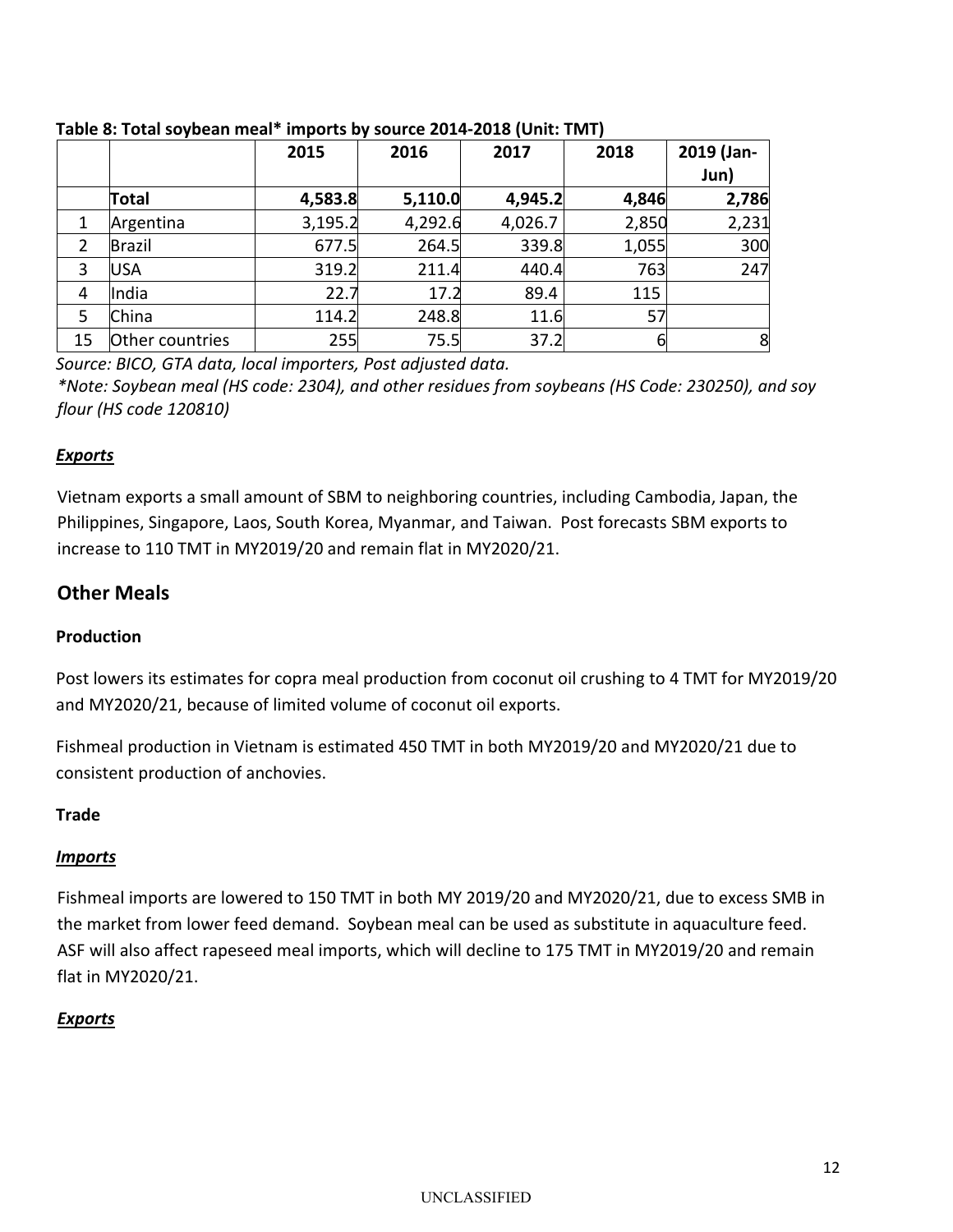Post estimates exports of fishmeal at 150 TMT in MY2019/20 and 170 TMT in MY2020/21, with China being the largest market. According to local traders, Vietnam exports low-protein fishmeal, while importing high-protein fishmeal.

# **OILS SITUATION AND OUTLOOK**

#### **Production**

Vietnam produces vegetable oil from coconut, peanut, rice bran (a new technology introduced in 2018/2019), and soybean crush as well as from imported rapeseed oil. Post estimates that crude vegetable oil production in Vietnam is 275 TMT in MY 2019/20 (comprising 240 TMT soy oil, 7 TMT coconut oil, 6 TMT peanut oil, 20 TMT rice bran oil, and 2 TMT colza oil). Post forecasts an increase in oil production to 320 TMT in MY2020/21 due to increased production of soy and rice bran oils.

#### **Food Consumption**

The consumption growth rate of vegetable oil is increasing from 5 to 6 percent annually.

#### **Table 9**: **Refined vegetable oil production in Vietnam**

| Year                  | 2015 | 2016  | 2017  | 2018  | 2019* | 2020* |
|-----------------------|------|-------|-------|-------|-------|-------|
| Refined vegetable oil | 996  | 1,034 | 1,077 | 1,116 | 1,200 | 1,270 |
| (TMT)                 |      |       |       |       |       |       |

*Source: GSO 2018*

*\*Post estimates and local producers*

According to sources in the oil industry, rice bran oil is a new product in the Vietnamese market and the volume of sales is increasing due to its high quality and the familiarity with the rice flavor.

Post estimates domestic refined vegetable oil consumption will continue to increase in MY2019/20 and MY2020/21 to 1.2 MMT and 1.27 MMT, respectively.

#### **Trade**

*Imports of vegetable oils (both crude and refined) will increase to meet demand.*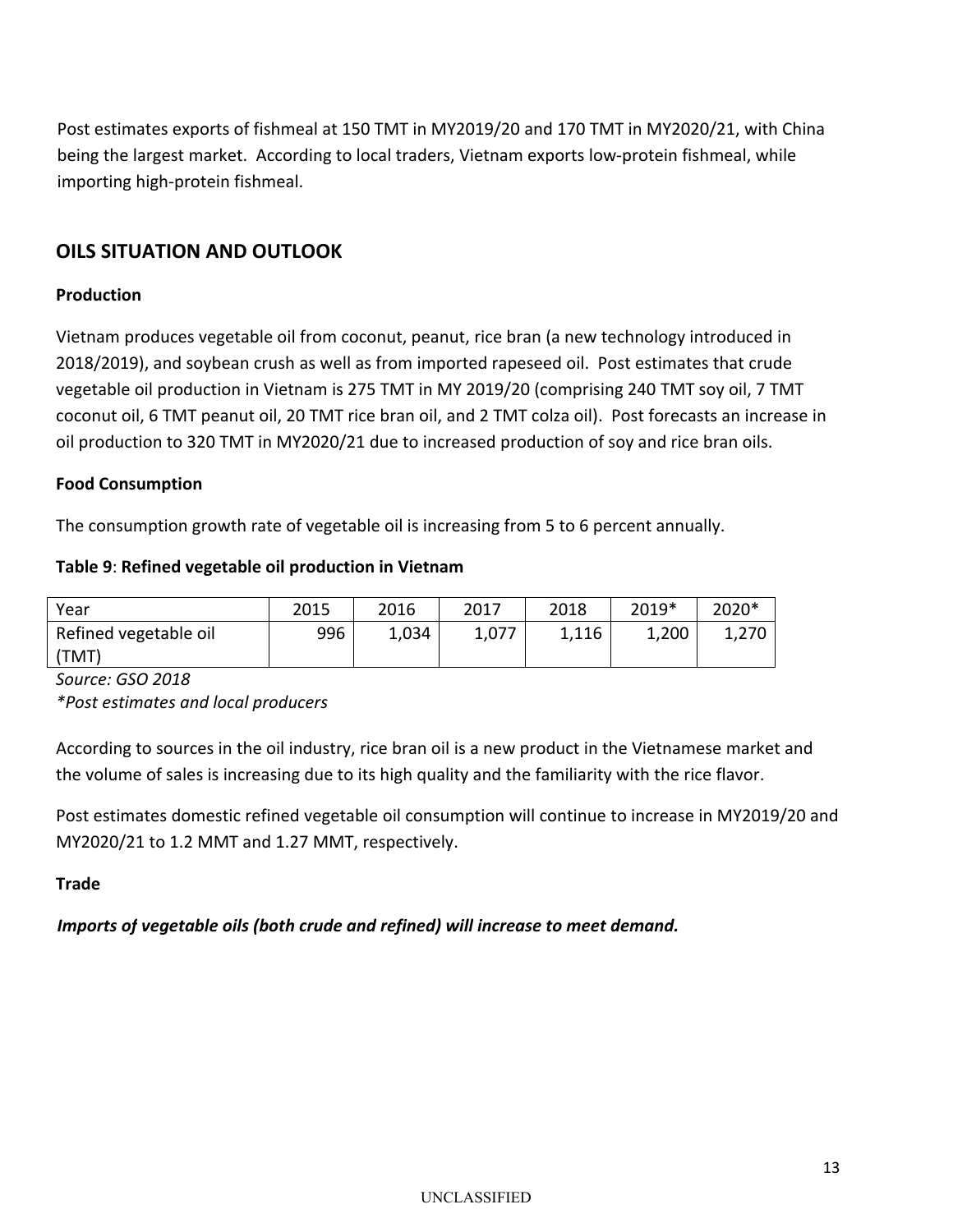#### **Table 10**: **Imported vegetable oils to Vietnam**

| Year         | Unit | 2016 | 2017  | 2018  | 2019 (Jan- | 2019* | 2020*         |
|--------------|------|------|-------|-------|------------|-------|---------------|
|              |      |      |       |       | May)       |       |               |
| Palm oil     | TMT  | 726  | 787.5 | 861.5 | 326.2      | 900   | 930           |
| Soy oil      | TMT  | 79   | 28.5  | 47    | 15         | 30    | 30            |
| Rapeseed oil | TMT  | 1.5  |       | ◠     |            |       | $\mathcal{D}$ |
| Coconut oil  | TMT  | 1.7  | 2.8   |       | 1.5        |       | 3             |

*Source: GTA*

\* Post estimates

Palm oil accounts for about 70 percent of total vegetable oil imports due to its low price. Soy oil comprises about 20 percent of total vegetable oil consumption sourced from domestic soybean crush plants. Rice bran and rapeseed oils are also present in the market. Oil consumption is highest from July to August and during the Tet holiday (Jan/February).

#### *Exports*

Post estimates that total vegetable oil exports will decline to 35 TMT in MY2019/20 and 30 TMT in MY2020/21, comprising mostly soy and coconut oils.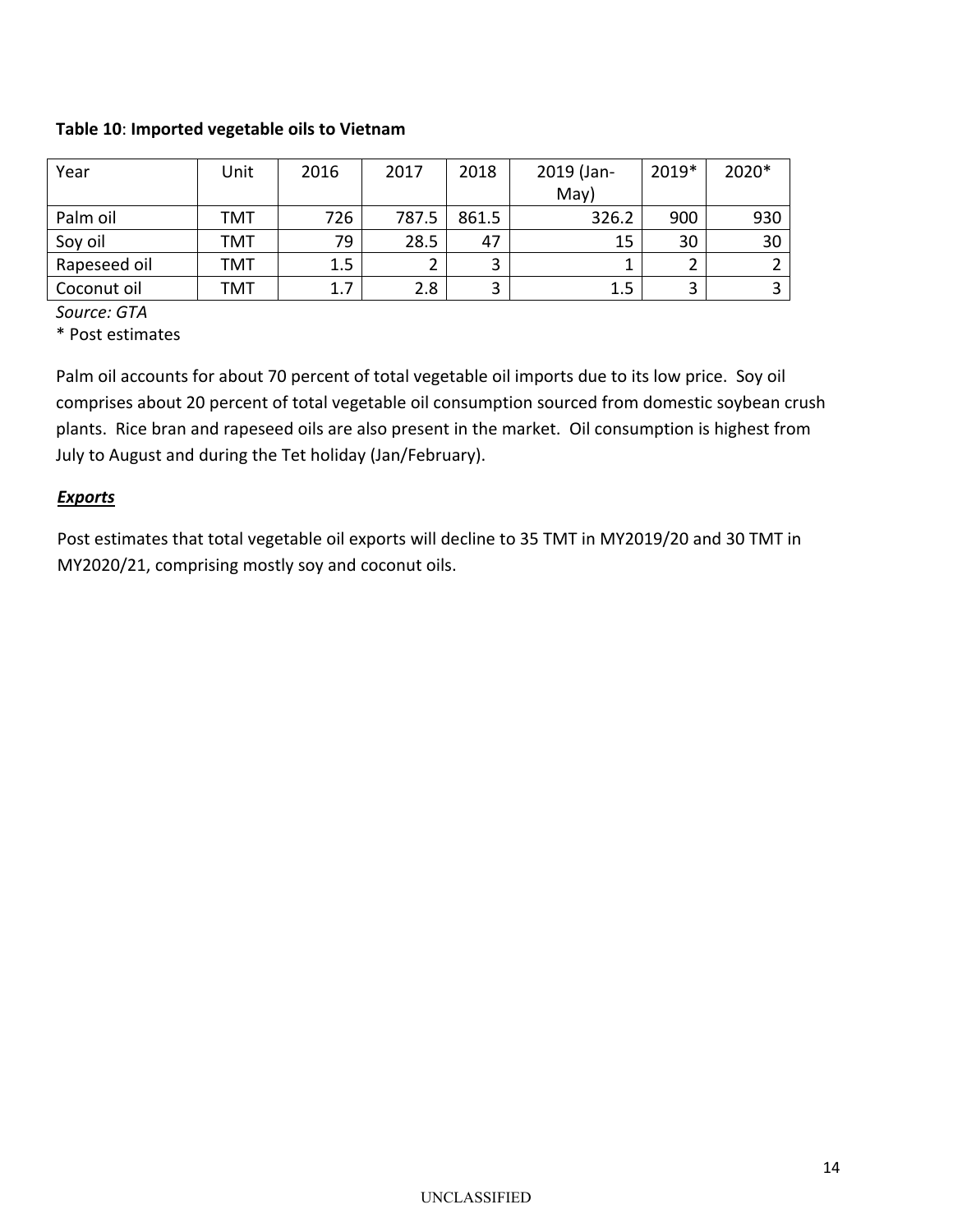# **PSD Tables**

# **Soybean**

| Oilseed, Soybean                | 2018/2019            |                 | 2019/2020            |                 | 2020/2021            |                 |
|---------------------------------|----------------------|-----------------|----------------------|-----------------|----------------------|-----------------|
| Market Begin Year               | Jan 2018             |                 | Jan 2019             |                 |                      | Jan 2020        |
| Vietnam                         | <b>USDA Official</b> | <b>New Post</b> | <b>USDA Official</b> | <b>New Post</b> | <b>USDA Official</b> | <b>New Post</b> |
| <b>Area Planted</b>             | 95                   | 53              | 95                   | 50              |                      | 47              |
| <b>Area Harvested</b>           | 53                   | 53              | 50                   | 50              |                      | 47              |
| <b>Beginning Stocks</b>         | 354                  | 354             | 391                  | 343             |                      | 308             |
| Production                      | 81                   | 81              | 76                   | 76              |                      | 72              |
| <b>MY Imports</b>               | 2200                 | 1803            | 2450                 | 1800            |                      | 1850            |
| <b>Total Supply</b>             | 2635                 | 2238            | 2917                 | 2219            |                      | 2230            |
| <b>MY Exports</b>               |                      |                 |                      |                 |                      |                 |
| Crush                           | 1550                 | 1200            | 1675                 | 1200            |                      | 1300            |
| Food Use Dom. Cons.             | 490                  | 490             | 535                  | 500             |                      | 525             |
| Feed Waste Dom. Cons.           | 204                  | 204             | 250                  | 210             |                      | 210             |
| Total Dom. Cons.                | 2244                 | 1894            | 2460                 | 1910            |                      | 2035            |
| <b>Ending Stocks</b>            | 391                  | 343             | 457                  | 308             |                      | 194             |
| Total Distribution              | 2635                 | 2238            | 2917                 | 2219            |                      | 2230            |
| <b>CY Imports</b>               | 2200                 |                 | 2400                 | 1800            |                      | 1850            |
| <b>CY Exports</b>               |                      |                 |                      |                 |                      |                 |
| Yield                           | 1.5283               | 1.5283          | 1.52                 | 1.52            |                      | 1.5319          |
| (MT/HA), (TM 000 hA), (1000 hA) |                      |                 |                      |                 |                      |                 |

# **Peanuts**

| <b>Oilseed, Peanut</b>           | 2018/2019            |                 | 2019/2020            |                 | 2020/2021            |                 |
|----------------------------------|----------------------|-----------------|----------------------|-----------------|----------------------|-----------------|
| Market Begin Year                | Jan 2018             |                 | Jan 2019             |                 |                      | Jan 2020        |
| Vietnam                          | <b>USDA Official</b> | <b>New Post</b> | <b>USDA Official</b> | <b>New Post</b> | <b>USDA Official</b> | <b>New Post</b> |
| <b>Area Planted</b>              |                      | 186             |                      | 180             |                      | 180             |
| <b>Area Harvested</b>            | 190                  | 186             | 190                  | 176             |                      | 180             |
| <b>Beginning Stocks</b>          | 31                   | 31              | 25                   |                 |                      |                 |
| Production                       | 458                  | 458             | 469                  | 435             |                      | 445             |
| <b>MY Imports</b>                | 150                  | 111             | <b>175</b>           | <b>165</b>      |                      | 165             |
| Total Supply                     | 639                  | 600             | 669                  | 603             |                      | 613             |
| <b>MY Exports</b>                |                      |                 |                      |                 |                      |                 |
| Crush                            | 60                   | 30              | 60                   | 18              |                      | 20              |
| Food Use Dom. Cons.              | 550                  | 560             | 583                  | 575             |                      | 575             |
| Feed Waste Dom. Cons.            |                      |                 |                      |                 |                      |                 |
| lTotal Dom. Cons.                | 610                  | 590             | 643                  | 593             |                      | 595             |
| <b>Ending Stocks</b>             | 25                   |                 | 22                   |                 |                      | 11              |
| Total Distribution               | 639                  | 600             | 669                  | 603             |                      | 613             |
| <b>CY Imports</b>                | 150                  | 111             | 200                  | 160             |                      | 160             |
| <b>CY Exports</b>                |                      |                 |                      |                 |                      |                 |
| Yield                            | 2.4105               | 2.4624          | 2.4684               | 2.4716          |                      | 2.4722          |
| (MT/HA), (TM 000 t), (AH 000 hA) |                      |                 |                      |                 |                      |                 |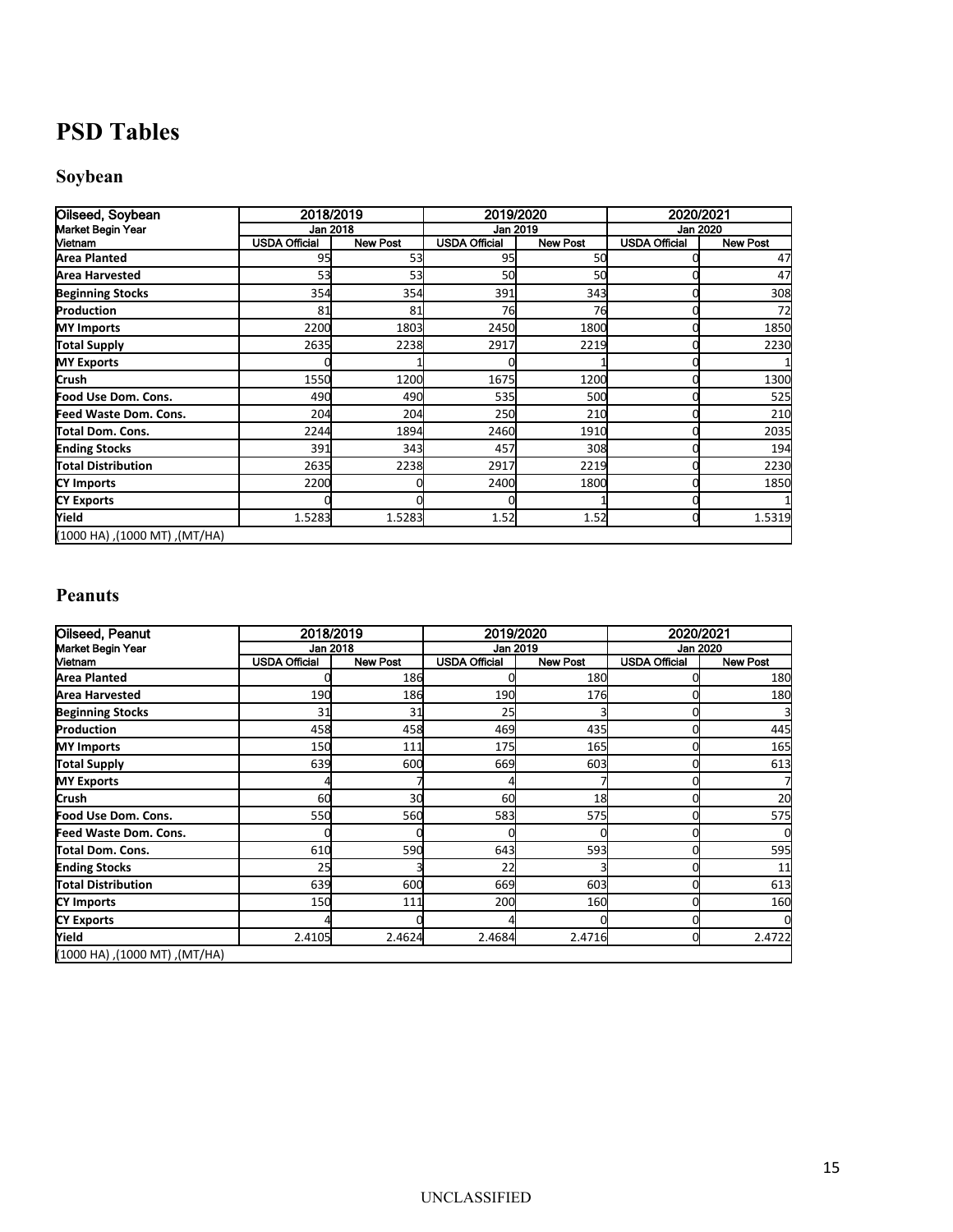# **Copra**

| Oilseed, Copra                              | 2018/2019            |                 | 2019/2020            |                 | 2020/2021            |                 |
|---------------------------------------------|----------------------|-----------------|----------------------|-----------------|----------------------|-----------------|
| Market Begin Year                           | <b>Jan 2018</b>      |                 | <b>Jan 2019</b>      |                 | <b>Jan 2020</b>      |                 |
| Vietnam                                     | <b>USDA Official</b> | <b>New Post</b> | <b>USDA Official</b> | <b>New Post</b> | <b>USDA Official</b> | <b>New Post</b> |
| <b>Area Planted</b>                         |                      |                 |                      | 170             |                      | 172             |
| <b>Area Harvested</b>                       | 175                  | 158             | 178                  | 160             |                      | 162             |
| Trees                                       |                      |                 |                      |                 |                      |                 |
| <b>Beginning Stocks</b>                     |                      |                 |                      |                 |                      |                 |
| <b>Production</b>                           | 285                  | 14              | 285                  |                 |                      |                 |
| <b>MY</b> Imports                           |                      |                 |                      |                 |                      |                 |
| <b>Total Supply</b>                         | 294                  | 23              | 294                  | 20              |                      | 20              |
| <b>MY Exports</b>                           |                      |                 |                      |                 |                      |                 |
| Crush                                       | 285                  | 14              | 290                  |                 |                      | 11              |
| Food Use Dom. Cons.                         |                      |                 |                      |                 |                      |                 |
| <b>Feed Waste Dom. Cons.</b>                |                      |                 |                      |                 |                      |                 |
| <b>Total Dom. Cons.</b>                     | 285                  | 14              | 290                  |                 |                      |                 |
| <b>Ending Stocks</b>                        |                      |                 |                      |                 |                      |                 |
| <b>Total Distribution</b>                   | 294                  | 23              | 294                  | 20              |                      | 20              |
| <b>CY</b> Imports                           |                      |                 |                      |                 |                      |                 |
| <b>CY Exports</b>                           |                      |                 |                      |                 |                      |                 |
| Yield                                       | 1.6286               | 0.0886          | 1.6011               | 0.0688          |                      | 0.0679          |
| (MT/HA), (1000 TREES), (1000 MT), (1000 HA) |                      |                 |                      |                 |                      |                 |

# **Rapeseed**

| Oilseed, Rapeseed                   | 2018/2019            |                 | 2019/2020            |                 | 2020/2021            |                 |
|-------------------------------------|----------------------|-----------------|----------------------|-----------------|----------------------|-----------------|
| <b>Market Begin Year</b>            | <b>Oct 2016</b>      |                 | <b>Oct 2019</b>      |                 | <b>Oct 2020</b>      |                 |
| Vietnam                             | <b>USDA Official</b> | <b>New Post</b> | <b>USDA Official</b> | <b>New Post</b> | <b>USDA Official</b> | <b>New Post</b> |
| <b>Area Planted</b>                 |                      |                 |                      |                 |                      |                 |
| <b>Area Harvested</b>               |                      |                 |                      |                 |                      |                 |
| <b>Beginning Stocks</b>             |                      |                 |                      |                 |                      |                 |
| Production                          |                      |                 |                      |                 |                      |                 |
| <b>MY</b> Imports                   | 25                   |                 | 30                   |                 |                      |                 |
| <b>Total Supply</b>                 | 25                   |                 | 31                   |                 |                      |                 |
| <b>MY Exports</b>                   |                      |                 |                      |                 |                      |                 |
| Crush                               | 24                   |                 | 30                   |                 |                      |                 |
| Food Use Dom. Cons.                 |                      |                 |                      |                 |                      |                 |
| <b>Feed Waste Dom. Cons.</b>        |                      |                 |                      |                 |                      |                 |
| <b>Total Dom. Cons.</b>             | 24                   |                 | 30                   |                 |                      |                 |
| <b>Ending Stocks</b>                |                      |                 |                      |                 |                      |                 |
| <b>Total Distribution</b>           | 25                   |                 | 31                   |                 |                      |                 |
| Yield                               |                      |                 |                      |                 |                      |                 |
| $(1000$ HA), $(1000$ MT), $(MT/HA)$ |                      |                 |                      |                 |                      |                 |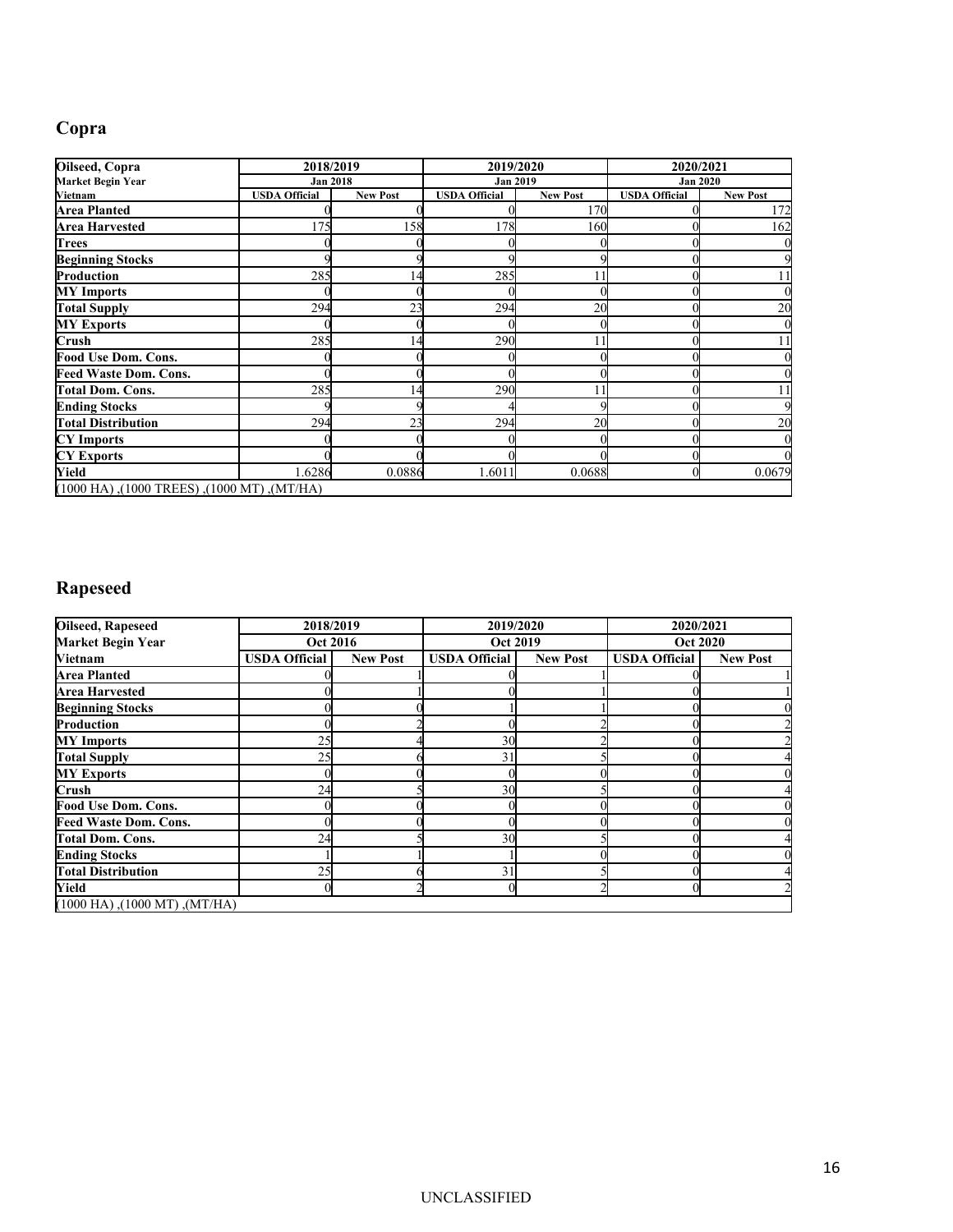# **Soybean Meal**

| Meal, Soybean             | 2018/2019            |                 | 2019/2020            |                 | 2020/2021            |                 |
|---------------------------|----------------------|-----------------|----------------------|-----------------|----------------------|-----------------|
| Market Begin Year         |                      | Jan 2018        |                      | Jan 2019        | Jan 2020             |                 |
| Vietnam                   | <b>USDA Official</b> | <b>New Post</b> | <b>USDA Official</b> | <b>New Post</b> | <b>USDA Official</b> | <b>New Post</b> |
| Crush                     | 1550                 | 1200            | 1675                 | 1200            |                      | 1300            |
| Extr. Rate, 999.9999      | 0.78                 | 0.8             | 0.7803               | 0.8             |                      | 0.8             |
| <b>Beginning Stocks</b>   | 314                  | 314             | 253                  | 100             |                      | 230             |
| Production                | 1209                 | 960             | 1307                 | 960             |                      | 1040            |
| <b>MY Imports</b>         | 4850                 | 4846            | 4580                 | 4800            |                      | 4400            |
| <b>Total Supply</b>       | 6373                 | 6120            | 6140                 | 5860            |                      | 5670            |
| <b>MY Exports</b>         | 100                  | 100             | 110                  | 110             |                      | 110             |
| Industrial Dom. Cons.     |                      |                 |                      |                 |                      |                 |
| Food Use Dom. Cons.       | 120                  | 120             | 120                  | 120             |                      | 120             |
| Feed Waste Dom. Cons.     | 5900                 | 5800            | 5630                 | 5400            |                      | 5300            |
| Total Dom. Cons.          | 6020                 | 5920            | 5750                 | 5520            |                      | 5420            |
| <b>Ending Stocks</b>      | 253                  | 100             | 280                  | 230             |                      | 140             |
| <b>Total Distribution</b> | 6373                 | 6120            | 6140                 | 5860            |                      | 5670            |
| (PERCENT), (1000 MT)      |                      |                 |                      |                 |                      |                 |

# **Copra Meal**

| Meal, Copra             | 2018/2019            |                 | 2019/2020            |                 | 2020/2021            |                 |
|-------------------------|----------------------|-----------------|----------------------|-----------------|----------------------|-----------------|
| Market Begin Year       |                      | Jan 2016        |                      | Jan 2019        |                      | Jan 2020        |
| Vietnam                 | <b>USDA Official</b> | <b>New Post</b> | <b>USDA Official</b> | <b>New Post</b> | <b>USDA Official</b> | <b>New Post</b> |
| <b>Crush</b>            | 285                  | 14              | 290                  |                 |                      |                 |
| Extr. Rate, 999.9999    | 0.3544               | 0.3571          | 0.3448               | 0.3636          |                      | 0.3636          |
| <b>Beginning Stocks</b> | 17                   | 17              |                      | 12              |                      | 11              |
| Production              | 101                  |                 | 100                  |                 |                      |                 |
| <b>MY Imports</b>       | 50                   | 100             | 50                   | 50              |                      | 80              |
| Total Supply            | 168                  | 122             | 167                  | 66              |                      | 95              |
| <b>MY Exports</b>       |                      |                 |                      |                 |                      |                 |
| Industrial Dom. Cons.   |                      |                 |                      |                 |                      |                 |
| Food Use Dom. Cons.     |                      |                 |                      |                 |                      |                 |
| Feed Waste Dom. Cons.   | 150                  | 110             | 150                  | 55              |                      | 85              |
| Total Dom. Cons.        | 150                  | 110             | 150                  | 55              |                      | 85              |
| <b>Ending Stocks</b>    | 17                   | 12              | 16                   | 11              |                      | 10              |
| Total Distribution      | 168                  | 122             | 167                  | 66              |                      | 95              |
| (PERCENT), (1000 MT)    |                      |                 |                      |                 |                      |                 |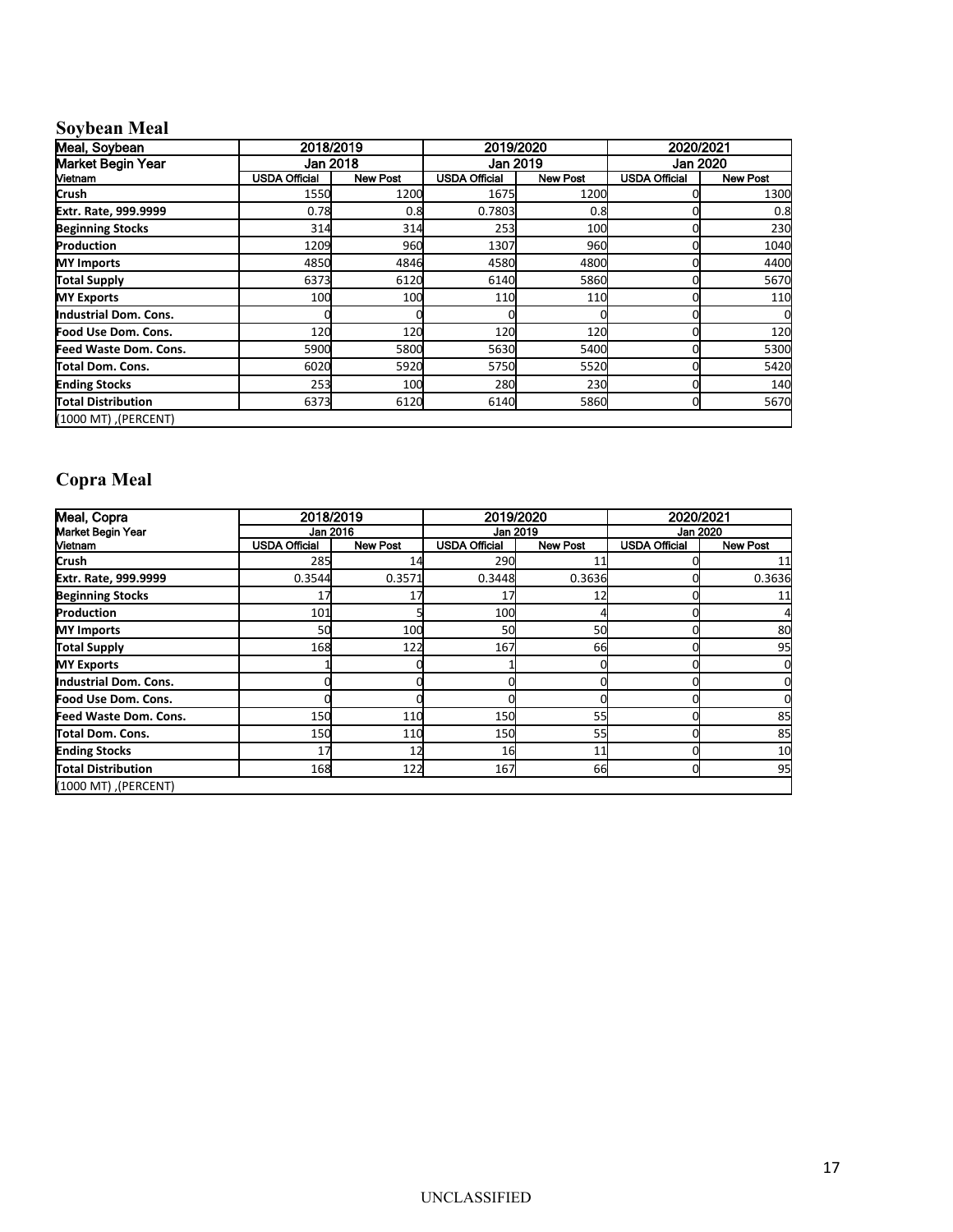# **Fishmeal**

| Market Begin Year            | Jan 2018             |                 | Jan 2019             |                 |                      | Jan 2020        |
|------------------------------|----------------------|-----------------|----------------------|-----------------|----------------------|-----------------|
| Mietnam                      | <b>USDA Official</b> | <b>New Post</b> | <b>USDA Official</b> | <b>New Post</b> | <b>USDA Official</b> | <b>New Post</b> |
| <b>Catch For Reduction</b>   |                      |                 |                      |                 |                      |                 |
| Extr. Rate, 999.9999         |                      |                 |                      |                 |                      |                 |
| <b>Beginning Stocks</b>      | 39                   | 39              | 39                   | 27              |                      | 47              |
| Production                   | 470                  | 460             | 460                  | 450             |                      | 450             |
| <b>MY Imports</b>            | 160                  | 139             | 165                  | <b>150</b>      |                      | 150             |
| Total Supply                 | 669                  | 638             | 664                  | 627             |                      | 647             |
| <b>MY Exports</b>            | 200                  | 181             | 200                  | <b>150</b>      |                      | 170             |
| Industrial Dom. Cons.        |                      |                 |                      |                 |                      | 0               |
| Food Use Dom. Cons.          |                      |                 |                      |                 |                      |                 |
| <b>Feed Waste Dom. Cons.</b> | 430                  | 430             | 430                  | 430             |                      | 430             |
| Total Dom. Cons.             | 430                  | 430             | 430                  | 430             |                      | 430             |
| <b>Ending Stocks</b>         | 39                   | 27              | 34                   | 47              |                      | 47              |
| Total Distribution           | 669                  | 638             | 664                  | 627             |                      | 647             |
| (PERCENT), (1000 MT)         |                      |                 |                      |                 |                      |                 |

#### **Rapeseed Meal**

| Meal, Rapeseed            | 2018/2019            |                 | 2019/2020            |                 | 2020/2021            |                 |
|---------------------------|----------------------|-----------------|----------------------|-----------------|----------------------|-----------------|
| Market Begin Year         |                      | Oct 2018        |                      | Oct 2019        |                      | Oct 2020        |
| Vietnam                   | <b>USDA Official</b> | <b>New Post</b> | <b>USDA Official</b> | <b>New Post</b> | <b>USDA Official</b> | <b>New Post</b> |
| <b>Crush</b>              | 24                   |                 | 30                   |                 |                      |                 |
| Extr. Rate, 999.9999      | 0.5833               | 0.4             | 0.6                  | 0.4             |                      | 0.5             |
| <b>Beginning Stocks</b>   | 65                   | 65              | 49                   | 57              |                      | 29              |
| Production                | 14                   |                 | 18                   |                 |                      |                 |
| <b>MY Imports</b>         | <b>165</b>           | 240             | 175                  | <b>175</b>      |                      | 175             |
| Total Supply              | 244                  | 307             | 242                  | 234             |                      | 206             |
| <b>MY Exports</b>         |                      |                 |                      |                 |                      |                 |
| Industrial Dom. Cons.     |                      |                 |                      |                 |                      |                 |
| Food Use Dom. Cons.       |                      |                 |                      |                 |                      |                 |
| Feed Waste Dom. Cons.     | <b>195</b>           | 250             | 205                  | <b>205</b>      |                      | 190             |
| Total Dom. Cons.          | <b>195</b>           | 250             | 205                  | 205             |                      | 190             |
| <b>Ending Stocks</b>      | 49                   | 57              | 37                   | 29              |                      | 16              |
| <b>Total Distribution</b> | 244                  | 307             | 242                  | 234             |                      | 206             |
| (PERCENT), (1000 MT)      |                      |                 |                      |                 |                      |                 |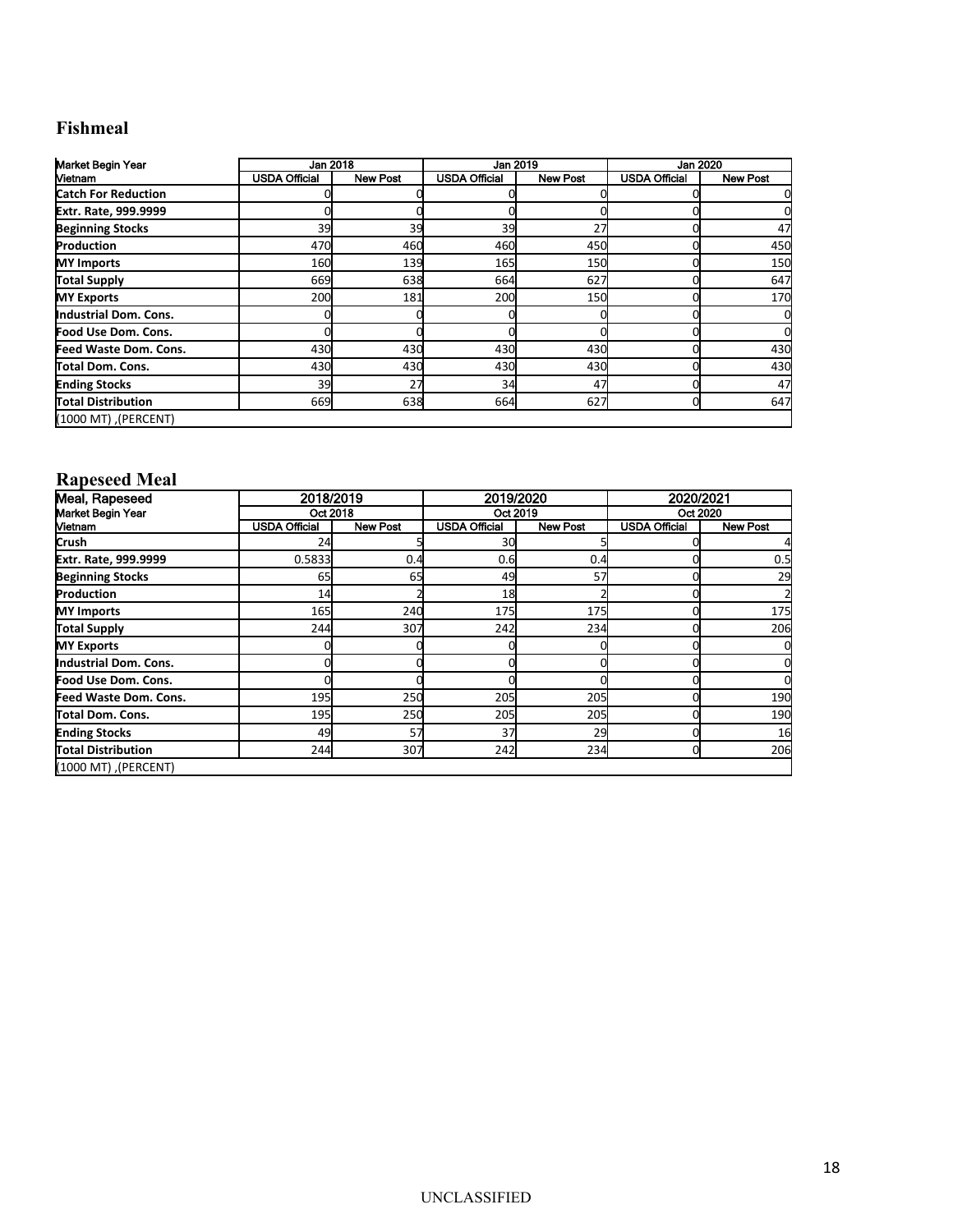# **Soybean Oil**

| Oil, Soybean             | 2018/2019            |                 | 2019/2020            |                 | 2020/2021            |                 |
|--------------------------|----------------------|-----------------|----------------------|-----------------|----------------------|-----------------|
| <b>Market Begin Year</b> | Jan 2018             |                 |                      | Jan 2019        |                      | Jan 2020        |
| Vietnam                  | <b>USDA Official</b> | <b>New Post</b> | <b>USDA Official</b> | <b>New Post</b> | <b>USDA Official</b> | <b>New Post</b> |
| <b>Crush</b>             | 1550                 | 1200            | 1675                 | 1200            |                      | 1300            |
| Extr. Rate, 999.9999     | 0.1903               | 0.2             | 0.1899               | 0.2             |                      | 0.1923          |
| <b>Beginning Stocks</b>  | 11                   | 11              | 11                   | 18              |                      |                 |
| Production               | 295                  | 240             | 318                  | 240             |                      | 260             |
| <b>MY</b> Imports        | 70                   | 47              | 75                   | 30              |                      | 30              |
| <b>Total Supply</b>      | 376                  | 298             | 404                  | 288             |                      | 298             |
| <b>MY Exports</b>        | 40                   | 40              | 40                   | 30              |                      | 25              |
| Industrial Dom. Cons.    |                      |                 |                      |                 |                      | 0               |
| Food Use Dom. Cons.      | 325                  | 240             | 340                  | 250             |                      | 260             |
| Feed Waste Dom. Cons.    |                      |                 |                      |                 |                      |                 |
| Total Dom. Cons.         | 325                  | 240             | 340                  | 250             |                      | 260             |
| <b>Ending Stocks</b>     | 11                   | 18              | 24                   |                 |                      | 13              |
| Total Distribution       | 376                  | 298             | 404                  | 288             |                      | 298             |
| (PERCENT), (1000 MT)     |                      |                 |                      |                 |                      |                 |

# **Palm Oil**

| Oil, Palm                                   | 2018/2019            |                 | 2019/2020            |                 | 2020/2021            |                 |
|---------------------------------------------|----------------------|-----------------|----------------------|-----------------|----------------------|-----------------|
| Market Begin Year                           | Jan 2018             |                 | Jan 2019             |                 | Jan 2020             |                 |
| Vietnam                                     | <b>USDA Official</b> | <b>New Post</b> | <b>USDA Official</b> | <b>New Post</b> | <b>USDA Official</b> | <b>New Post</b> |
| Area Planted                                |                      |                 |                      |                 |                      |                 |
| <b>Area Harvested</b>                       |                      |                 |                      |                 |                      |                 |
| Trees                                       |                      |                 |                      |                 |                      |                 |
| <b>Beginning Stocks</b>                     | 104                  | 104             | 107                  | 97              |                      | 99              |
| Production                                  |                      |                 |                      |                 |                      | U               |
| <b>MY Imports</b>                           | 840                  | 861             | 860                  | 900             |                      | 930             |
| Total Supply                                | 944                  | 965             | 967                  | 997             |                      | 1029            |
| <b>MY Exports</b>                           |                      |                 |                      |                 |                      |                 |
| Industrial Dom. Cons.                       |                      |                 |                      |                 |                      |                 |
| Food Use Dom. Cons.                         | 830                  | 860             | 850                  | 890             |                      | 910             |
| Feed Waste Dom. Cons.                       |                      |                 |                      |                 |                      | 8               |
| Total Dom. Cons.                            | 837                  | 868             | 857                  | 898             |                      | 918             |
| <b>Ending Stocks</b>                        | 107                  | 97              | 110                  | 99              |                      | 111             |
| Total Distribution                          | 944                  | 965             | 967                  | 997             |                      | 1029            |
| Yield                                       |                      |                 |                      |                 |                      |                 |
| (MT/HA), (1000 TREES), (1000 MT), (1000 HA) |                      |                 |                      |                 |                      |                 |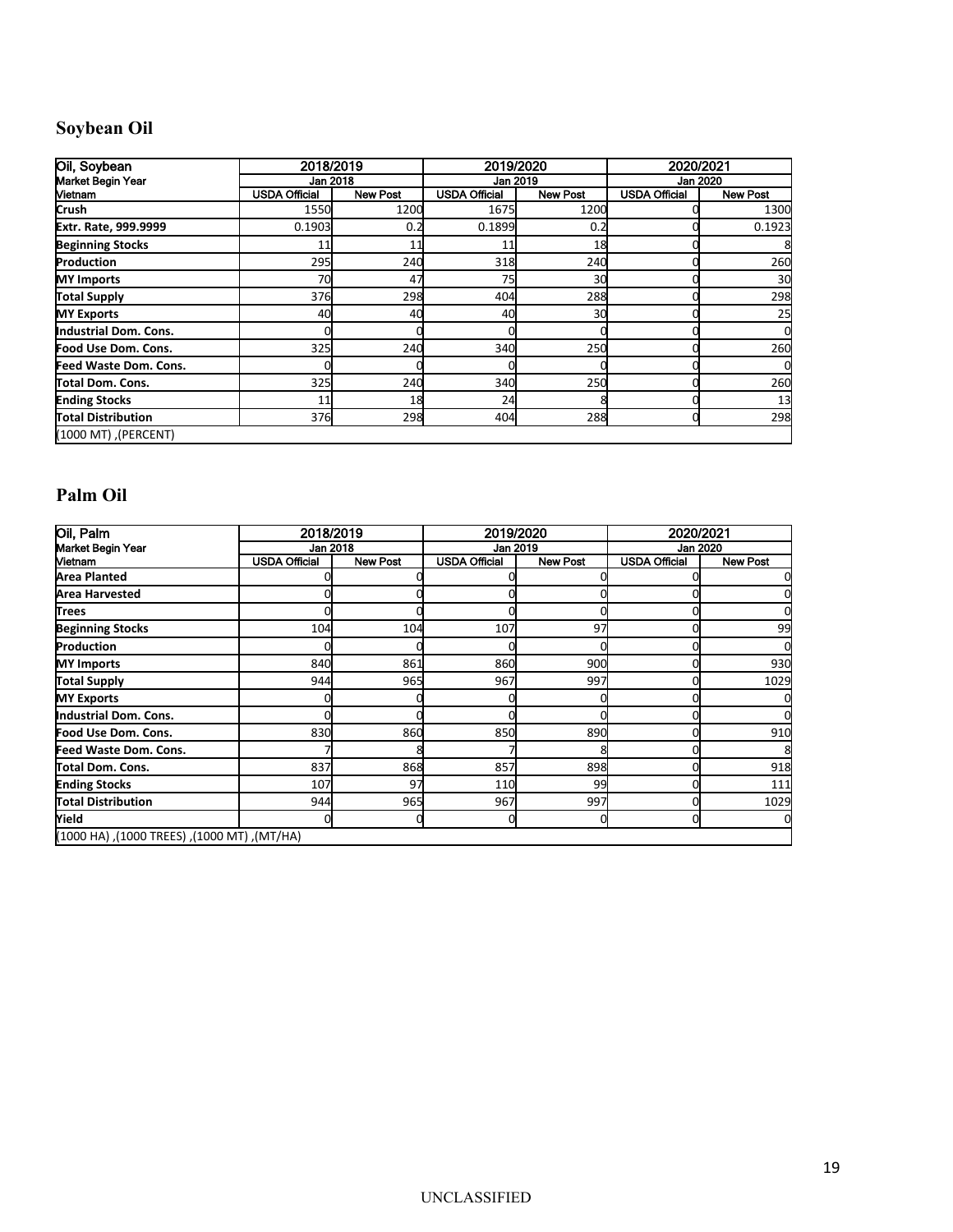# **Coconut (Copra) Oil**

| Oil, Coconut              |                      | 2018/2019       |                      | 2019/2020       |                      | 2020/2021       |  |
|---------------------------|----------------------|-----------------|----------------------|-----------------|----------------------|-----------------|--|
| Market Begin Year         |                      | Jan 2018        |                      | Jan 2019        | Jan 2020             |                 |  |
| <b>Vietnam</b>            | <b>USDA Official</b> | <b>New Post</b> | <b>USDA Official</b> | <b>New Post</b> | <b>USDA Official</b> | <b>New Post</b> |  |
| Crush                     | 285                  | 14              | 290                  | 11              |                      | 11              |  |
| Extr. Rate, 999.9999      | 0.6316               | 0.6429          | 0.6345               | 0.6364          |                      | 0.6364          |  |
| <b>Beginning Stocks</b>   | 13                   | 13              | 15                   |                 |                      |                 |  |
| Production                | 180                  |                 | 184                  |                 |                      |                 |  |
| <b>MY Imports</b>         |                      |                 |                      |                 |                      |                 |  |
| <b>Total Supply</b>       | <b>195</b>           | 25              | 201                  | 19              |                      | 15              |  |
| <b>MY Exports</b>         |                      |                 |                      |                 |                      |                 |  |
| Industrial Dom. Cons.     |                      |                 |                      |                 |                      |                 |  |
| Food Use Dom. Cons.       | <b>175</b>           |                 | 180                  |                 |                      |                 |  |
| Feed Waste Dom. Cons.     |                      |                 |                      |                 |                      |                 |  |
| Total Dom. Cons.          | <b>175</b>           |                 | 180                  |                 |                      |                 |  |
| <b>Ending Stocks</b>      | 15                   |                 | 16                   |                 |                      |                 |  |
| <b>Total Distribution</b> | 195                  | 25              | 201                  | 19              |                      | 15              |  |
| (PERCENT), (1000 MT)      |                      |                 |                      |                 |                      |                 |  |

# **Rapeseed Oil**

| Oil, Rapeseed             |                      | 2018/2019       |                      | 2019/2020       |                      | 2020/2021       |  |
|---------------------------|----------------------|-----------------|----------------------|-----------------|----------------------|-----------------|--|
| Market Begin Year         | Oct 2018             |                 | Oct 2019             |                 | Oct 2020             |                 |  |
| Vietnam                   | <b>USDA Official</b> | <b>New Post</b> | <b>USDA Official</b> | <b>New Post</b> | <b>USDA Official</b> | <b>New Post</b> |  |
| <b>Crush</b>              | 24                   |                 | 30                   |                 |                      |                 |  |
| Extr. Rate, 999.9999      | 0.4167               | 0.2             | 0.4333               | 0.4             |                      | 0.5             |  |
| <b>Beginning Stocks</b>   |                      |                 |                      |                 |                      |                 |  |
| Production                | 10                   |                 | 13                   |                 |                      |                 |  |
| <b>MY Imports</b>         |                      |                 |                      |                 |                      |                 |  |
| <b>Total Supply</b>       | 13                   |                 | 16                   |                 |                      |                 |  |
| <b>MY Exports</b>         |                      |                 |                      |                 |                      |                 |  |
| Industrial Dom. Cons.     |                      |                 |                      |                 |                      |                 |  |
| Food Use Dom. Cons.       | 13                   |                 | 16                   |                 |                      |                 |  |
| Feed Waste Dom. Cons.     |                      |                 |                      |                 |                      |                 |  |
| Total Dom. Cons.          | 13                   |                 | 16                   |                 |                      |                 |  |
| <b>Ending Stocks</b>      |                      |                 |                      |                 |                      |                 |  |
| <b>Total Distribution</b> | 13                   |                 | 16                   |                 |                      |                 |  |
| (PERCENT), (1000 MT)      |                      |                 |                      |                 |                      |                 |  |

## **Attachments:**